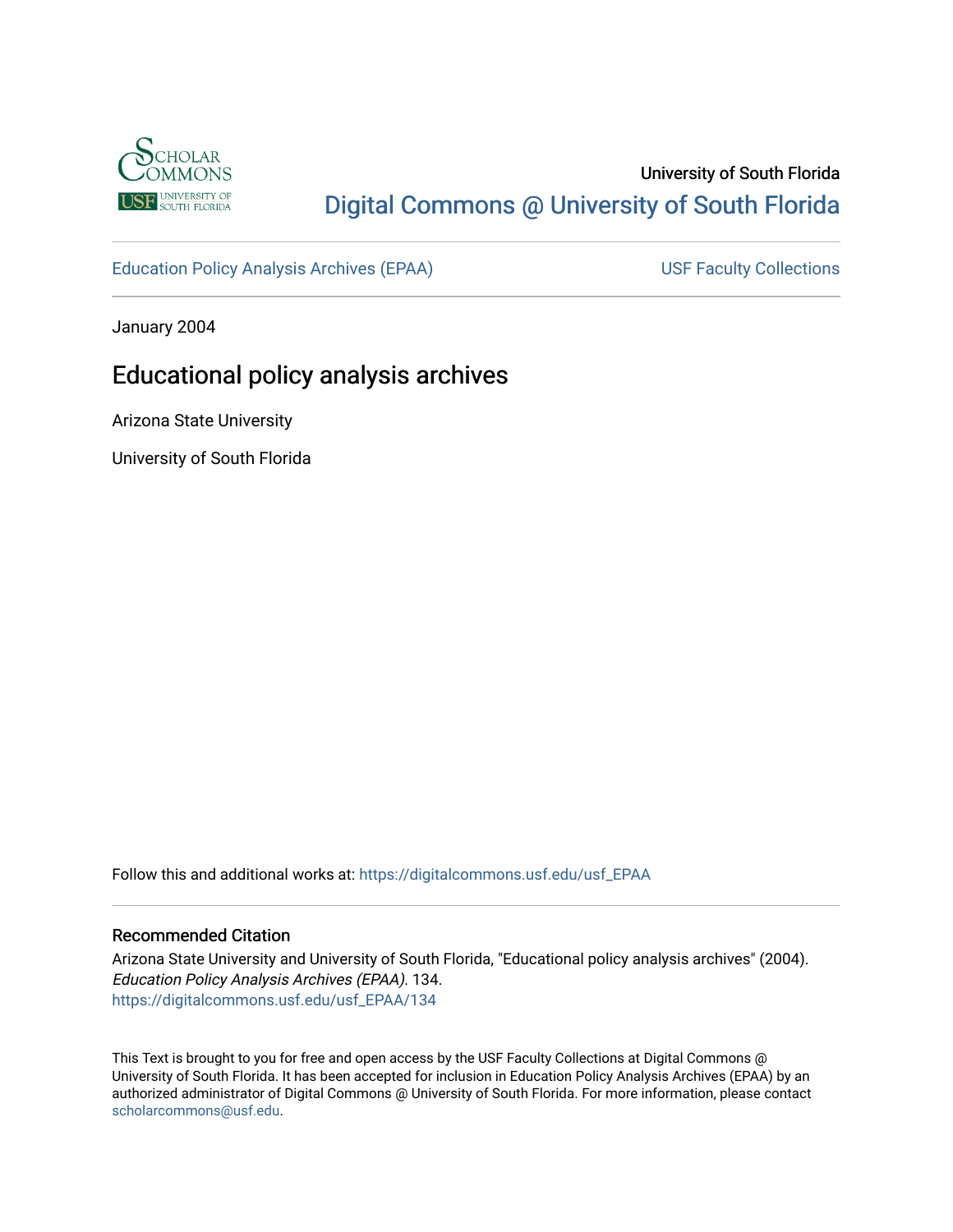# **EDUCATION POLICY ANALYSIS ARCHIVES**

A peer-reviewed scholarly journal Editor: Gene V Glass College of Education Arizona State University

Copyright is retained by the first or sole author, who grants right of first publication to the **EDUCATION POLICY ANALYSIS ARCHIVES**. **EPAA** is a project of the Education Policy Studies Laboratory.

Articles appearing in **EPAA** are abstracted in the Current Index to Journals in Education by the ERIC Clearinghouse on Assessment and Evaluation and are permanently archived in Resources in Education.

**Volume 12 Number 4 January 28, 2004 ISSN 1068-2341**

### **Group and Interaction Effects with "No Child Left Behind": Gender and Reading in a Poor, Appalachian District**

# **Robert Bickel Marshall University**

### **A. Stan Maynard Marshall University**

Citation: Bickel, R., Maynard, A.S., (2004, January 28). Group and interaction effects with "No Child Left Behind": Gender and reading in a poor, Appalachian district, Education Policy Analysis Archives, 12(4). Retrieved [Date] from http://epaa.asu.edu/epaa/v12n4/.

Critics of "No Child Left Behind" judge that it oversimplifies the influence of social context and the place of socially ascribed traits, such as social class, race, and gender, in determining achievement. We hold that this is especially likely to be true with regard to gender-related group effects and gender-implicated interaction effects. We make our concerns concrete in a multilevel, repeated measures analysis of reading achievement in a poor, rural school district located in the southern coalfields of Appalachian West Virginia. Our results suggest that as the percentage of students who are male increases, school mean scores in reading achievement decline for three reasons: individual males do less well than females; the greater the percentage of males, the lower the scores for all students; added to that, the greater the percentage of males, the lower the scores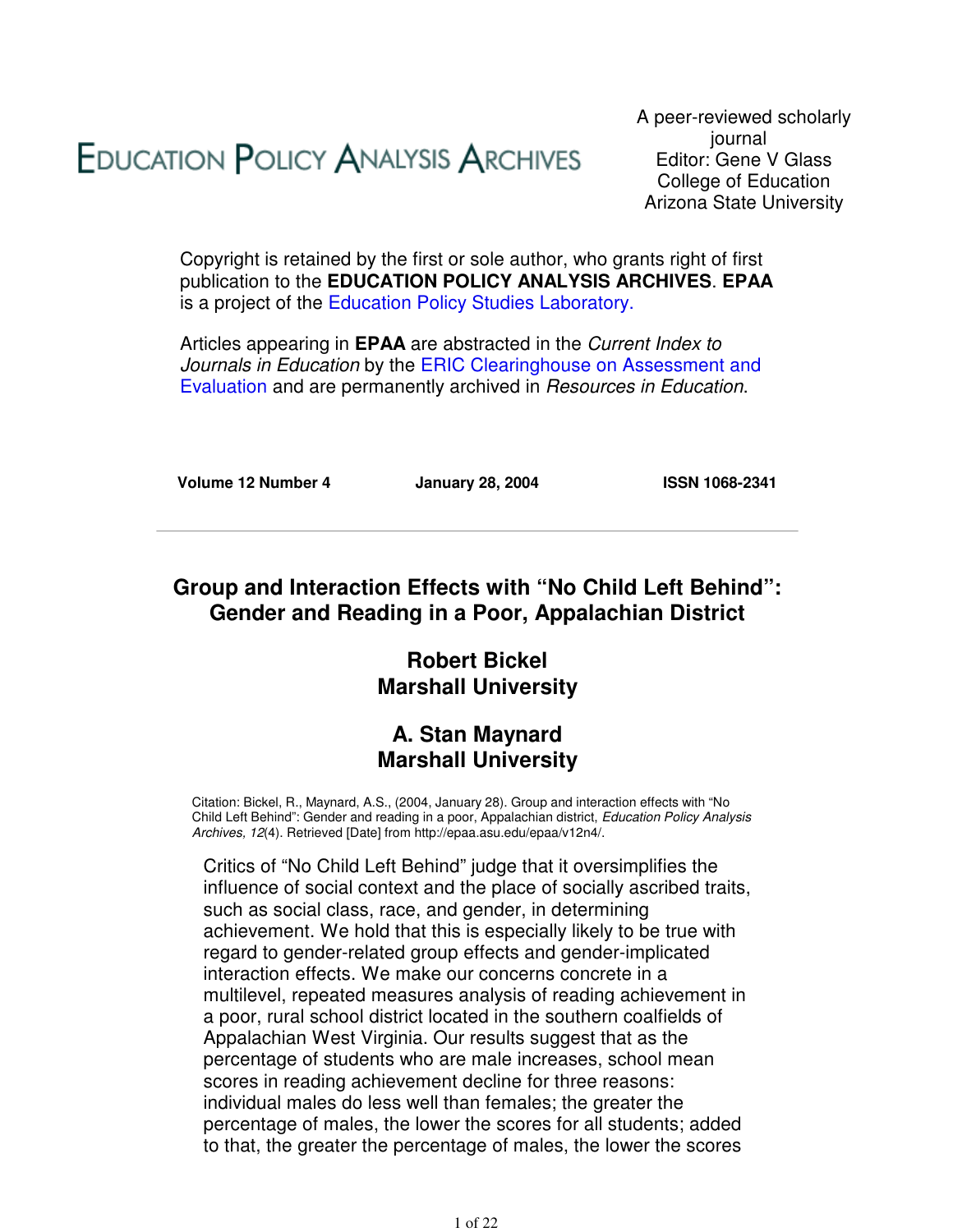for males specifically. Given the accountability measures and sanctions proposed by "No Child Left Behind," having a large percentage of males in a school could be disastrous. We conclude that gender effects in reading achievement are complex, easily overlooked, and have no obvious remedy. As such, they lend credence to the view that "No Child Left Behind" oversimplifies the social context of schooling and underestimates the importance of social ascription.

"No Child Left Behind" is the first re-authorization of the Elementary and Secondary Education Act since 1994 (U.S. Department of Education, 2002a). An oft-noted consequence of the revised version of the Act is expansion of the role of the federal government in public education (Seldon, 2001; Rebora, 2002). The controversial nature of the Act is reflected in the Bush Administration's counter assertion that "No Child Left Behind" actually increases flexibility and control at the local level. In this view, what some take to be expansion of federal authority is better construed as redefinition (U.S. Department of Education, 2002b).

The primary purpose of the redefined federal role, as explained by the current Secretary of Education, is to employ federal education funds to close the achievement gap between disadvantaged and minority students and their peers, raising all students to a proficient level (U.S. Department of Education, 2003). Broadly, this is to be accomplished through more rigorous accountability measures, through enabling students to transfer from schools that do not meet prescribed performance levels, and by upgrading required qualifications for teachers and paraprofessional aides (White House, 2003).

Persistent failure to move students toward acceptable performance levels forces schools to invoke a variety of costly correctives. These include providing vouchers to facilitate transfer from poorly performing schools to public alternatives, complemented with supplemental services, including private tutoring (White House, 2001).

# **Expectations**

"No Child Left Behind," is premised on the assumption that effective schools need not be constrained by contextual factors or by students' socially ascribed characteristics. The rationale for this rejection of conventional educational wisdom is often couched in terms of expectations: raise expectations for less-advantaged and minority students, and they will rise to the occasion (White House, 2001; U.S. Department of Education, 2003). Otherwise, students become victims of what the Secretary has termed "the soft bigotry of low expectations" (quoted in Huston, 2003).

### **School Context and Socially Ascribed Traits**

"No Child Left Behind," thus, constitutes an emphatic dismissal of the inevitable intrusiveness of the social context of schooling. Much the same is true of students' socially ascribed traits. If context and social ascription interfere with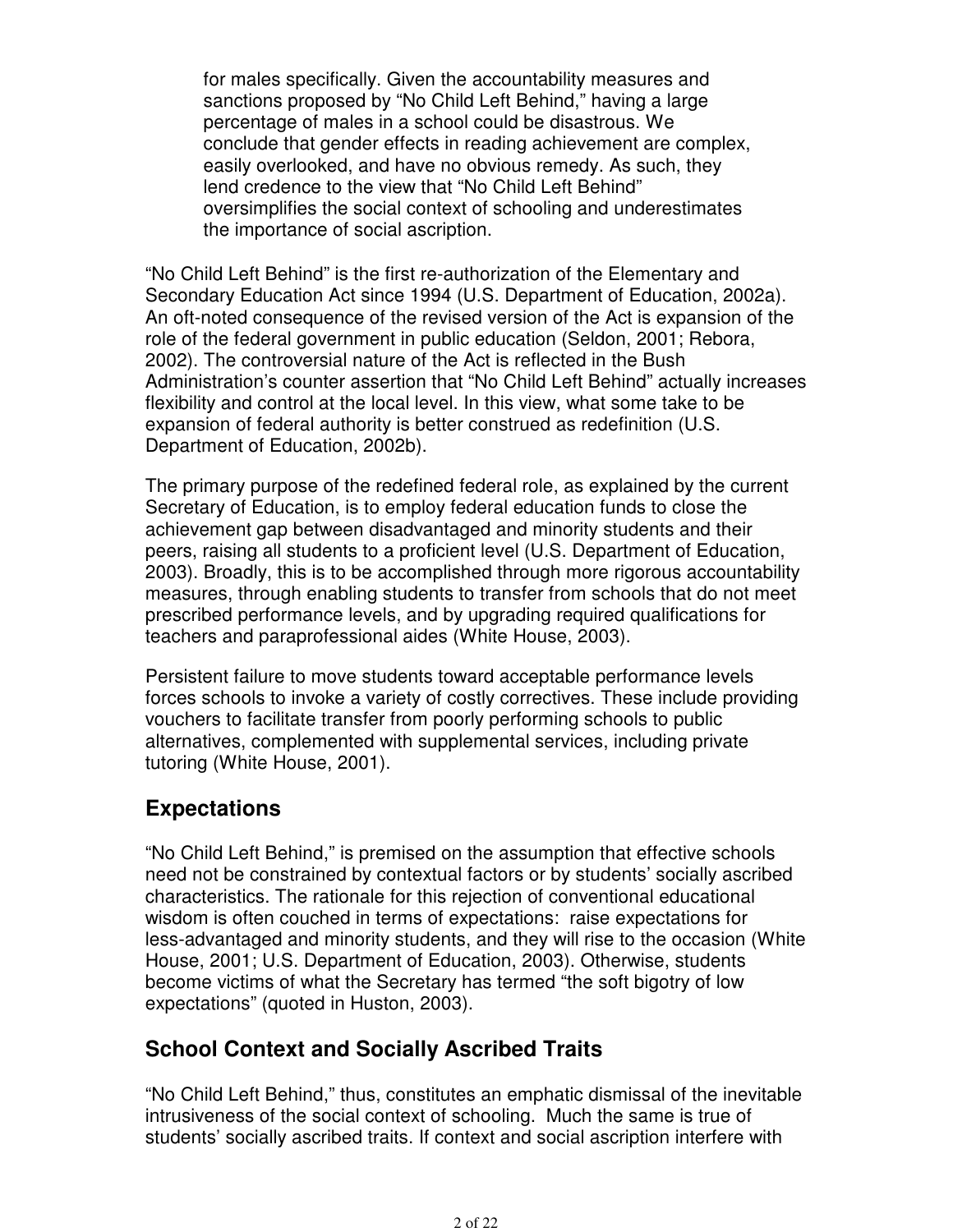student achievement, it is because schools are dysfunctional. Otherwise, these extraneous intrusions would be deflected by proper procedures, best practices, and effective school organization (cf. Bush, 2002).

Consistent with this view, the Act mandates that performance measures be disaggregated, reporting separately scores for specified categories of students. Categories include economic disadvantage, ethnicity, gender, English language proficiency, and disability. This permits group comparisons to determine if the achievement gap between members of less-advantaged and socially devalued groups and other students is being closed (White House, 2002).

Whatever its merits, "No Child Left Behind" seems disarmingly straightforward and modern. Scientifically validated methods of accomplishing education, coupled with high expectations for all, enables each student to shake off the constraints of class, race, gender, and other non-meritocratic factors. Deficiencies in curriculum, organization, or personnel that interfere with this process can and must be remedied.

To many professional educators, however, "No Child Left Behind" represents a dangerous oversimplification of the social circumstances of education (Coles, 2001; Bianchini, 2002; Denlinger, 2002; Huston, 2003; Bailey, 2003; Hardy, 2003). In this view, the effects of class, race, gender, and context cannot be explained and remedied with the ease the Act implies.

### **Group Effects and Interaction Effects**

Complicating matters further, group effects and interaction effects are not reducible to readily identifiable individual characteristics or easy-to-see organizational factors (Aiken & West, 1991; Kreft & DeLeeuw, 1998; Raudenbush and Bryk, 2002). In the absence of well-developed theory, such effects are difficult to anticipate and often go undetected (Velicer, 1972; Baron & Kennedy, 1986; Jaccard, Turrisi, and Wan, 1990; Iversen, 1991; Snijders and Bosker, 1999). Nevertheless, group effects and interaction effects which bear on determining measured school performance are ubiquitous and consequential (Heck and Thomas, 2000).

For example, neighborhood effects at the group level suggest that students, in the aggregate, can imbue an entire school with a shared ethos which they jointly import from their out-of-school context (Vartanian and Gleason, 1999; Solon, Page, and Duncan, 2000; Bickel, Smith, and Eagle, 2002: Bickel and Howley, 2003). Depending on neighborhood quality, and net the influence of social class, neighborhood effects may enhance or diminish achievement. Intervening in neighborhoods, however, is beyond the scope of research-based practices and procedures, and raised expectations. As a result, the consequences of such powerful group effects are ignored by "No Child Left Behind."

As another example, the frequently reported finding that, with class size held constant, the negative association between poverty and achievement is exacerbated as schools get larger represents an interaction effect which has no known remedy, other than to make schools smaller. As such, there is no good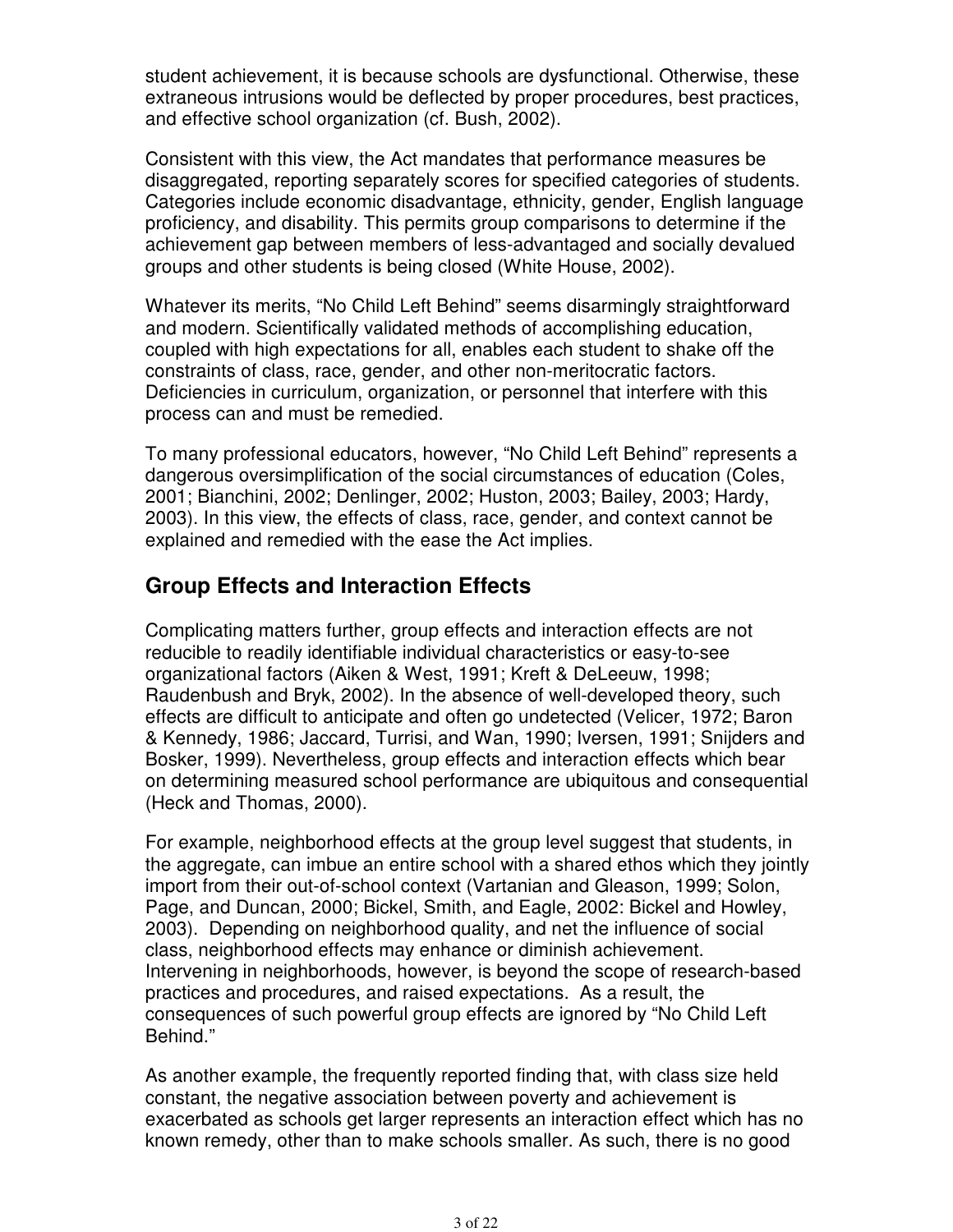reason to believe that the reforms proposed by "No Child Left Behind" will diminish its pernicious consequences (Bickel and Howley, 2000; Bickel, Howley, Glascock, and Williams, 2001).

# **Research Objectives**

In the following we use a small data set collected from all eight elementary schools in an impoverished, rural county in the coalfields of southern West Virginia. Our objective is to focus on one socially ascribed trait, gender, and to assess the plausibility of claims that such extraneous characteristics need not interfere with educational attainment. We do this by examining the group effects of gender and gender-implicated interaction effects in a multilevel, repeated measures analysis.

If we find gender-based group effects or gender-implicated interaction effects which have no available remedy, we will tentatively conclude that "No Child Left Behind" is premised on an unduly simplified view of the social circumstances of education. As a result, efforts to accomplish school reform through focusing on characteristics of individual students and readily manipulable organizational factors will yield, at best, limited success, because group effects and interaction effects will still be at work.

# **Why Gender?**

Economic disadvantage and minority group status are more conspicuous in discussions of "No Child Left Behind" than gender category. Nevertheless, "No Child Left Behind" highlights gender by explicitly permitting use of federal funds for single-sex schools, something that administrators and policy makers had assumed to be inconsistent with Title IX of the Education Amendments of 1972 (Otterbourg, 2001). Proponents of "No Child Left Behind" cite funding for single-sex schools as one means of providing greater flexibility and control at the state and local levels (White House, 2002).

More to the point, while the effects on achievement of economic disadvantage and devalued minority group status are consistent and well known, gender effects are much more difficult to predict and explain (see, for example, Cloer and Dalton, 2001; Lynch, 2002; Phillips, Norris, Osmond, and Maynard, 2002). Sometimes they occur, and sometimes they do not. The same uncertainty applies to their direction, to the advantage of males or females (see, for example, High, 1996). Gender effects seem, therefore, less likely to be detected, especially if they take the form of group effects or interaction effects.

Lack of sensitivity to the importance of group-level effects of gender and gender-implicated interaction effects may lead us to misunderstand the real complexity of the social organization of school achievement. The consequences of gender effects for schools faced with the accountability demands and sanctions promulgated by "No Child Left Behind" may be disguised and damaging.

# **The County**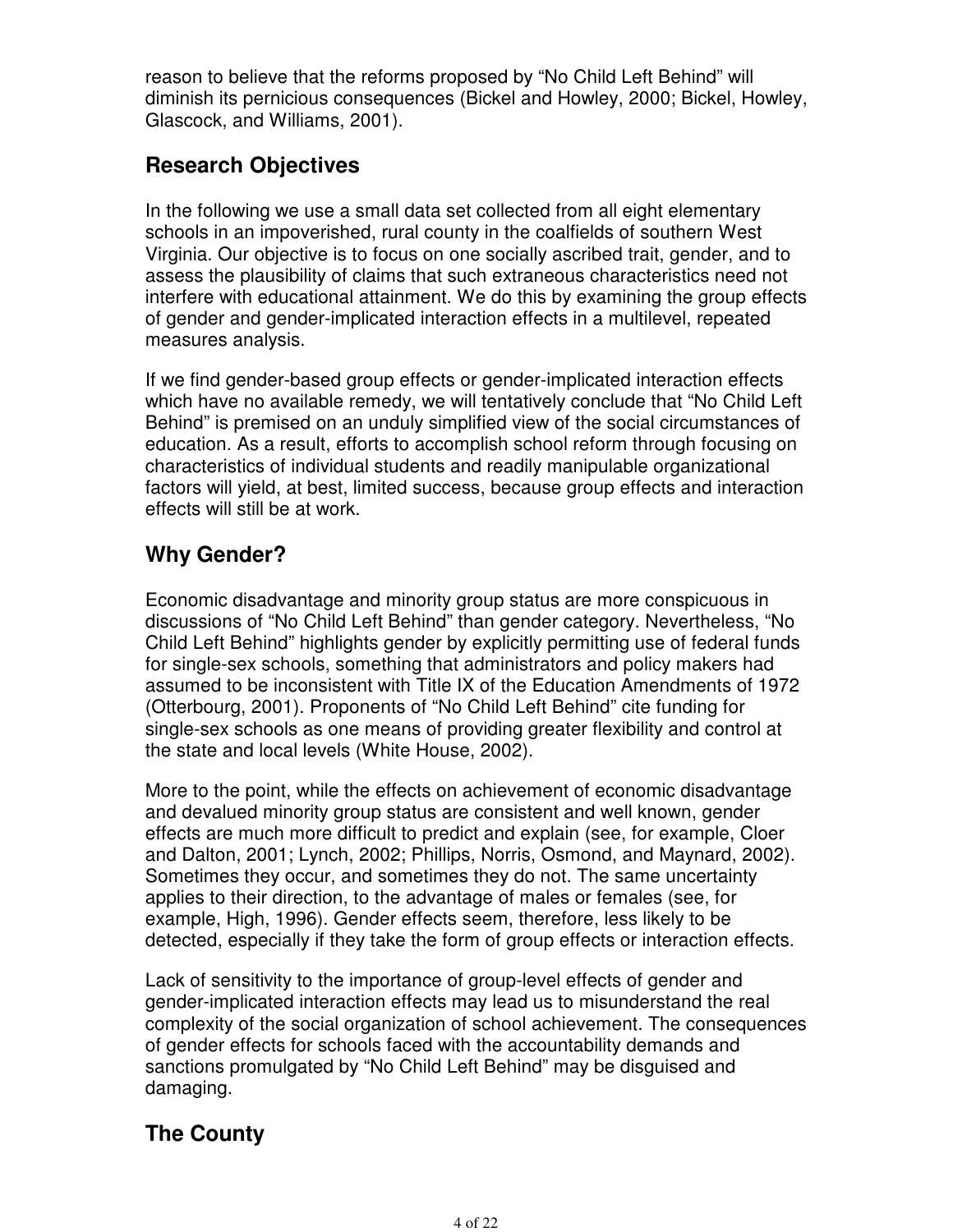The poor, rural county which was the source of our data is located in southern West Virginia, bordering on eastern Kentucky. Its population, 26,253, has declined by 24.3 percent since 1980 (U.S. Census Bureau, 2001). The county is 87.7 percent rural, in a state that is 63.9 percent rural; the same figure for the entire U.S. is 24.8 percent. The median family income is \$21,347, well below the state median of \$29,696 and little more than half the national median of \$41,994. Of families with children, 21.4 percent had incomes below the federal poverty level in a state where 17.9 percent of all families with children were below that income level; the same figure for the entire U.S. is 12.4 percent. Among elementary school students in the county, 74.9 percent are eligible for free/reduced cost lunch (U.S. Census Bureau, 2001).

### **Data**

"No Child Left Behind" gives priority to literacy, reflecting the educational priorities of President Bush (International Reading Association, 2003). It posits the existence of research-based, scientifically validated practices and procedures to promote reading achievement, and provides competitive Reading First grants to assist states in implementing reading improvement programs for children in the early elementary grades.

Given the conspicuous role of reading in "No Child Left Behind," it is useful that our multilevel repeated measures analyses are based on successive administrations of the widely used Woodcock-Johnson 22 letter-word identification test and Woodcock-Johnson 23 passage comprehension test as standardized measures of reading achievement (Woodcock and Johnson, 1990). All variables are described in Table 1, and descriptive statistics by gender are reported in Table 2.

Data were originally collected for use in a local, unpublished evaluation of a program designed to provide training for parents and other volunteers to tutor low-achieving students in the lower elementary grades in this poor, rural, Appalachian county. Tutors were paired with students identified by teachers as in danger of being retained because of reading deficiencies.

One hundred-five students from the county's eight elementary schools were referred and tutored. Achievement tests were administered to forty-four first grade students and sixty-one second grade students at the beginning and end of the 1996-97 school year. The number of test takers was constant from the first test administration to the second.

#### **TABLE 1 VARIABLES**

| W-J 22 | Woodcock-Johnson 22: Letter-Word Identification<br>Reading Achievement Test; Internal Consistency<br>Reliability = $.92$ . |
|--------|----------------------------------------------------------------------------------------------------------------------------|
| W-J 23 | Woodcock-Johnson 23: Passage Comprehension<br>Reading Achievement Test; Internal Consistency                               |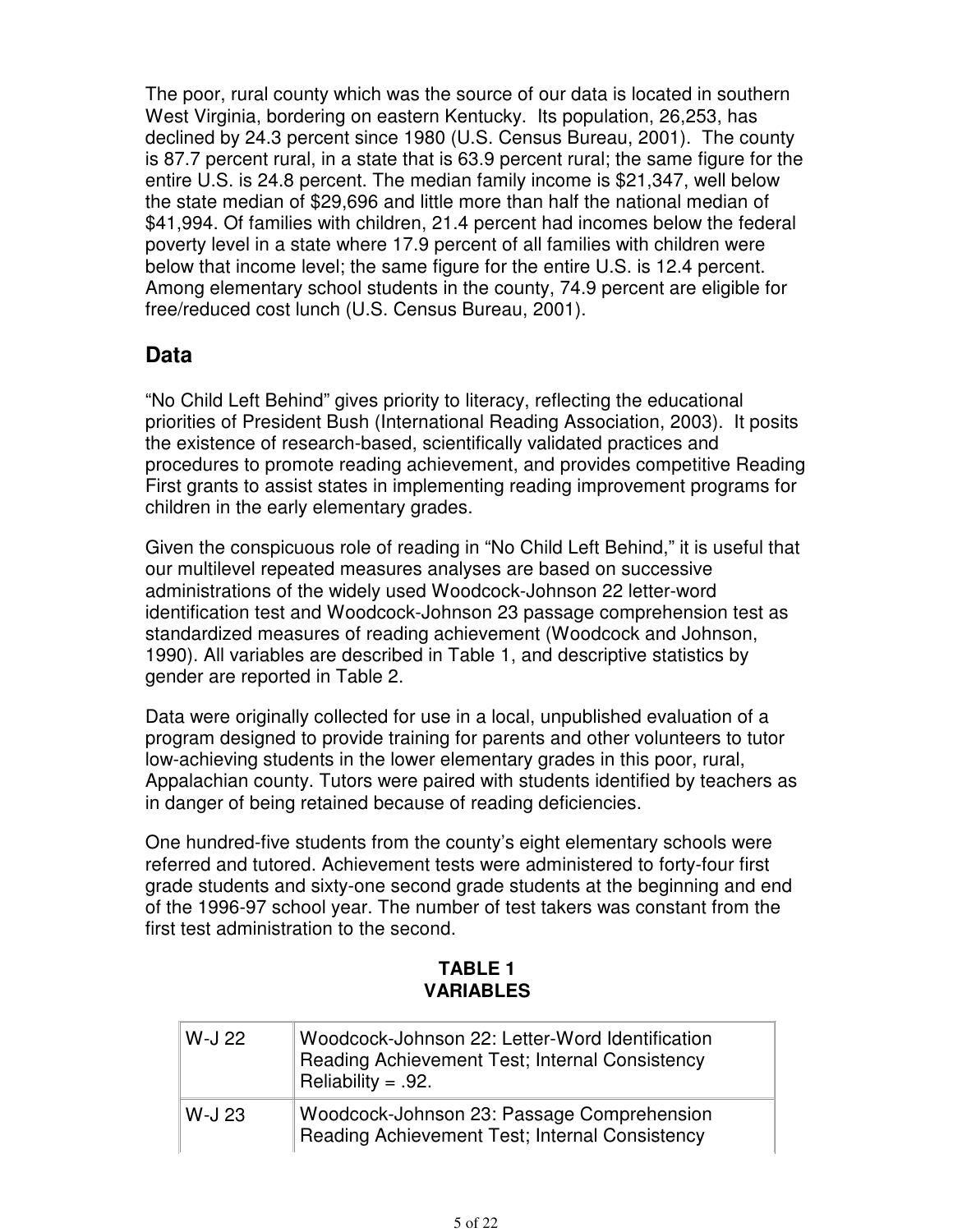|                     | Reliability = .90.                                                                                                           |
|---------------------|------------------------------------------------------------------------------------------------------------------------------|
| TIME <sub>1</sub>   | Test Administered Twice: Beginning of Grade 1 or 2 and<br>End of Grade 1 or 2 Level 1, Within Subjects; Coded 0<br>and $1$ . |
| GENDER <sub>2</sub> | Gender Level 2, Between Subjects; Coded 1 (Male) or 0<br>(Female).                                                           |
| GENDER3             | Gender (Aggregated) Level 3, Between Schools.                                                                                |
| GRADE <sub>2</sub>  | First or Second Grade, Level 2, Between Subjects.                                                                            |
| AGE <sub>2</sub>    | Age in Years Level 2, Between Subjects.                                                                                      |
| AGE <sub>3</sub>    | Age in Years (Aggregated) Level 3, Between Schools.                                                                          |
| <b>SCHLSIZE3</b>    | Total School Enrollment Level 3, Between Schools.                                                                            |
| CLASSIZE3           | Mean Class Size Level 3, Between Schools.                                                                                    |
| LUNCH <sub>3</sub>  | Percent Eligible for Free/Reduced Cost Lunch, Between<br>Schools.                                                            |
| SPAN <sub>3</sub>   | Grade-Span Configuration, Between Schools.                                                                                   |

#### **TABLE 2 DESCRIPTIVE STATISTICS: MALES**

|                    | Means  | <b>Standard Deviations</b> | Minimum | Maximum |
|--------------------|--------|----------------------------|---------|---------|
| W-J 22             | 21.76  | 6.15                       | 8.00    | 35.00   |
| W-J 23             | 8.79   | 4.98                       | 0.00    | 19.00   |
| TIME1              | 0.50   | 0.50                       | 1.00    | 1.00    |
| GENDER2            | 1.00   | 0.00                       |         | 1.00    |
| GENDER3            | 0.65   | 0.17                       | 0.36    | 0.90    |
| GRADE2             | 1.60   | 0.49                       | 1.00    | 2.00    |
| AGE2               | 7.48   | 0.81                       | 6.17    | 9.00    |
| AGE3               | 7.52   | 0.25                       | 7.10    | 7.98    |
| <b>SCHLSIZE3</b>   | 296.87 | 84.09                      | 151.00  | 381.00  |
| CLASSIZE3          | 21.54  | 1.92                       | 18.90   | 24.50   |
| LUNCH <sub>3</sub> | 74.95  | 10.98                      | 55.00   | 95.00   |
| SPAN <sub>3</sub>  | 5.19   | 0.86                       | 5.00    | 9.00    |

#### $N = 63$

#### **DESCRIPTIVE STATISTICS: FEMALES**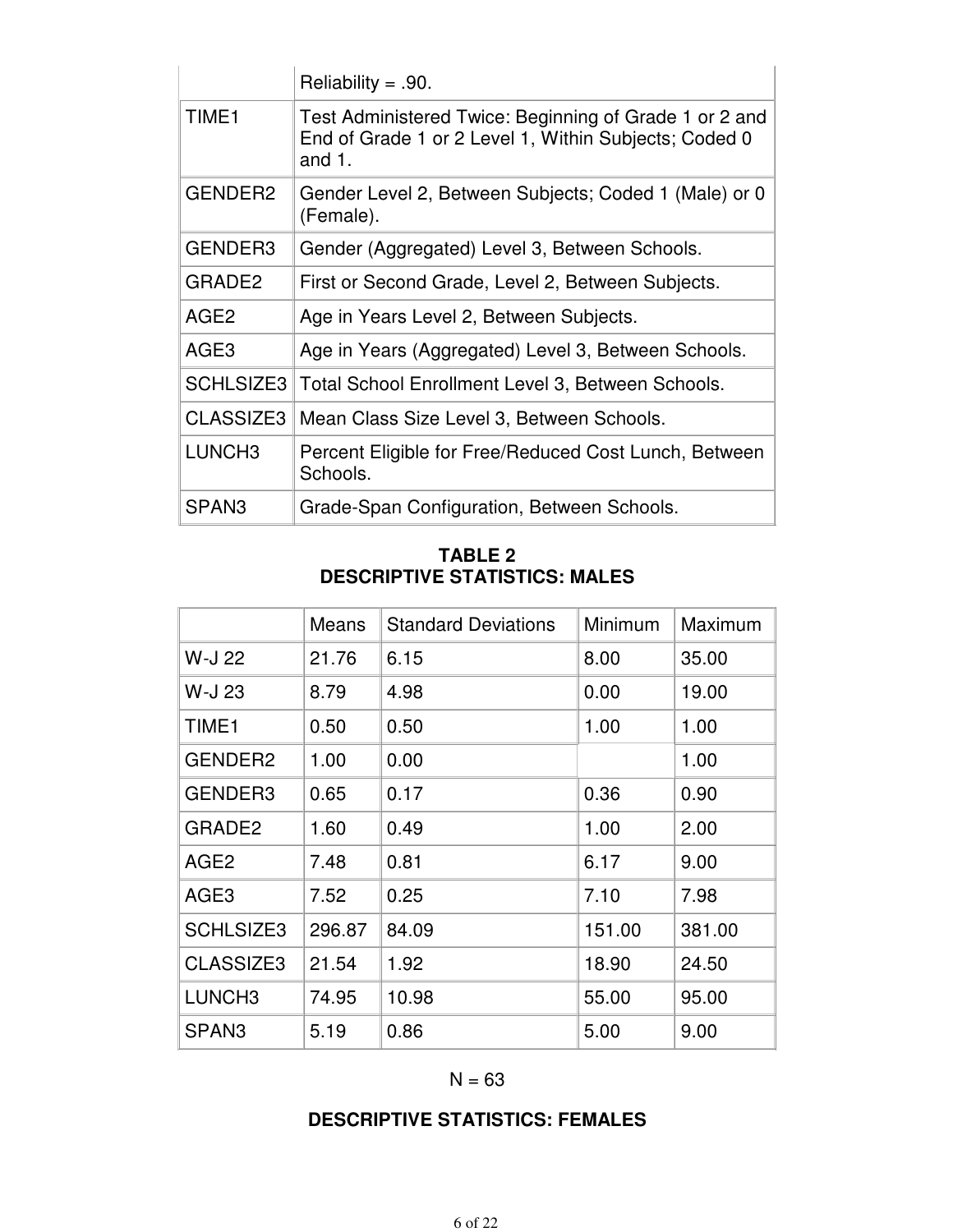|                    | Means  | <b>Standard Deviations</b> | Minimum | Maximum |
|--------------------|--------|----------------------------|---------|---------|
| W-J 22             | 22.45  | 5.13                       | 14.00   | 35.00   |
| W-J 23             | 9.56   | 4.17                       | 0.00    | 17.00   |
| TIME <sub>1</sub>  | 0.50   | 0.50                       | 1.00    | 1.00    |
| GENDER2            | 0.00   | 0.00                       | 0.00    | 0.00    |
| GENDER3            | 0.60   | 0.20                       | 1.10    | 1.67    |
| GRADE2             | 1.55   | 0.50                       | 1.00    | 2.00    |
| AGE <sub>2</sub>   | 7.46   | 0.85                       | 6.17    | 9.25    |
| AGE3               | 7.42   | 0.22                       | 7.10    | 7.98    |
| <b>SCHLSIZE3</b>   | 307.24 | 89.27                      | 151.00  | 381.00  |
| CLASSIZE3          | 21.56  | 1.79                       | 18.90   | 24.50   |
| LUNCH <sub>3</sub> | 75.19  | 5.67                       | 55.00   | 95.00   |
| SPAN <sub>3</sub>  | 5.29   | 1.04                       | 5.00    | 9.00    |

 $N = 42$ 

### **Data Analysis**

Our analysis was done with SPSS 11.0 Mixed Models, using variables measured at three levels: within subjects for repeated measures, between subjects, and between schools (SPSS, 2001). The eight schools in which the one hundred five respondents were located ranged in size from one hundred fifty-one to three hundred eighty-one students. The number of test-takers per school varied from twelve to thirty-eight. This represents approximately twenty percent of the students in first and second grades in each school for 1996-97.

In addition to representing eight schools, the students in our secondary analysis were distributed among an undocumented number of classrooms. Since students were not identified by classroom, this cannot be used as another level in our multilevel analysis.

### **Reading Achievement Growth as a Linear Process**

With only two test administrations, we represent reading achievement growth as a linear process (Raudenbush and Bryk, 2002: 163-169). Moreover, with a small number of observations at the second and third levels, we have sought to be parsimoniously selective in specifying our model (Kreft and De Leeuw, 1998: 58-60). Independent variables are limited to time, to represent movement from the beginning to the end of the school year in our repeated measures analysis; gender at levels two and three, reflecting our interest in reading achievement as a function of gender differences among poor, rural elementary school students; age at levels two and three; grade level at level two; mean classroom size at level three; school size at level three; percent of students eligible for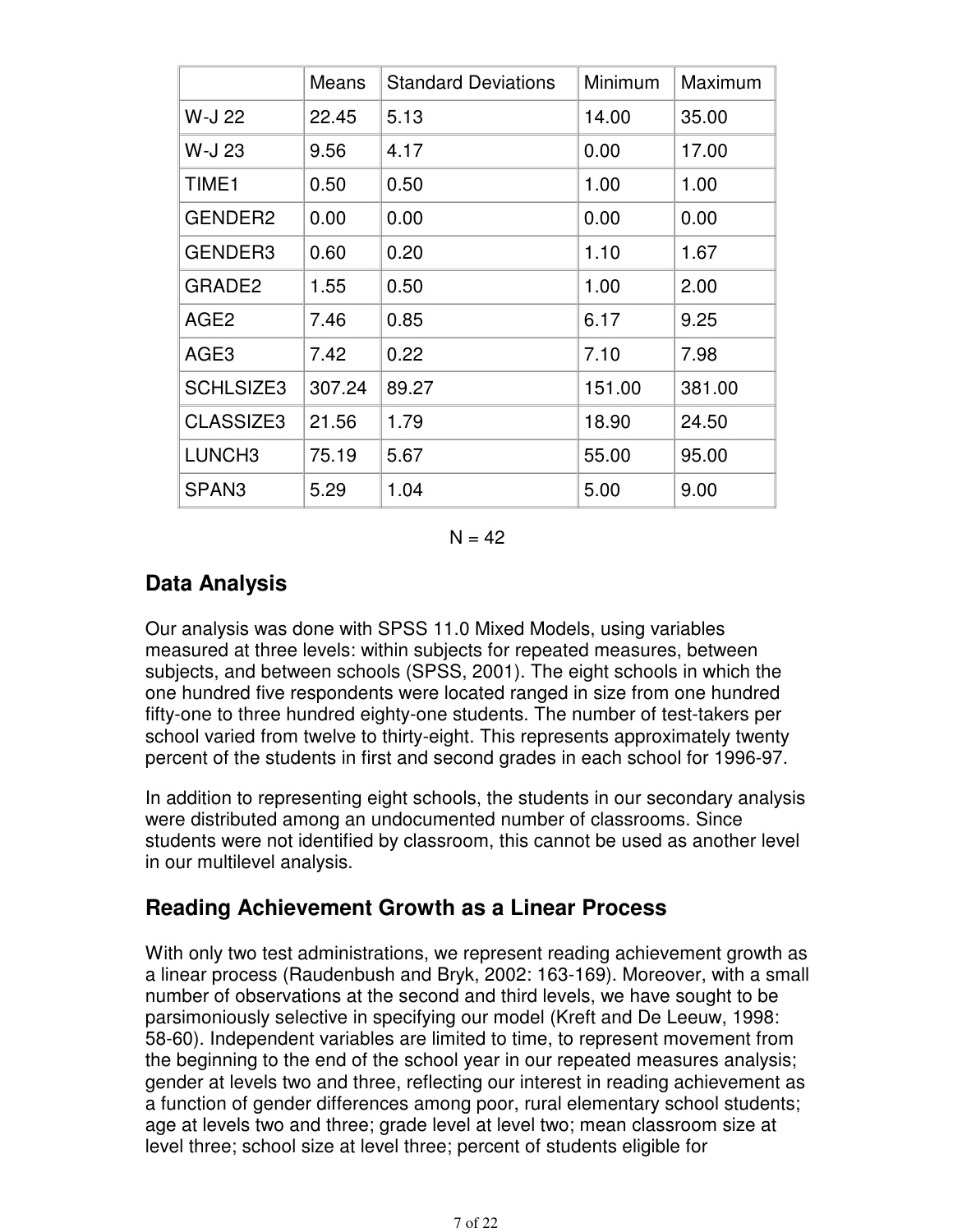free/reduced cost lunch at level three; and grade-span configuration at level three.

### **Independent Variables Defined**

Time (TIME1) is a first-level, within-subjects measure which corresponds to the two dates of test administration. TIME1 has a random coefficient. This means that the relationship between TIME1 and the repeated measures dependent variable has been permitted to vary from student to student, with the regression coefficient corresponding to TIME1 treated as function of cross-level interactions of TIME1 with second-level and third-level independent variables.

Second-level variables include gender (GENDER2), grade level (GRADE2), and age (AGE2). All second-level variables have fixed coefficients, except GENDER2. The random coefficient corresponding to GENDER2 is permitted to vary from school to school, and is treated as a function of cross-level interactions with third-level variables.

Random coefficients are used with TIME1 and GENDER2 because of the importance of these variables in our analysis: we are working with a growth model, and our primary substantive interest is in the relationship between gender and achievement.

Random coefficients might have been used with other level two independent variables, acknowledging that their regression coefficients may vary from school to school. In addition, use of a random intercept is commonplace, reflecting differences among mean achievement level from school to school. However, use of random coefficients and a random intercept is a case-intensive process, and we are constrained by the small number of students and schools in our secondary analysis. In addition, the primary purpose of second level and third level variables which do not measure gender effects is to serve as controls. We are less concerned with accurately gauging the numerical magnitude and statistical significance of regression coefficients for control variables than for variables gauging gender effects.

Third-level, between-school, variables used in our analysis are gender composition (GENDER3), school size as measured by total enrollment (SCHLSIZE3), mean class size (CLASSIZE3), percent eligible for free or reduced cost lunch (LUNCH3), and grade span configuration (SPAN3). Each of these explanatory factors has a fixed coefficient.

# **The Absence of Ethnicity**

Certainly, ethnicity or race, with their predictably non-meritocratic consequences, could rightly be construed as variables which demand inclusion in any discussion of the relationship between socially ascribed traits and achievement. However, this poor, aging, rural Appalachian county, is 96.4 percent white, and none of the students in our sample was reported to be non-white.

# **The Absence of Individual Students' Social Class**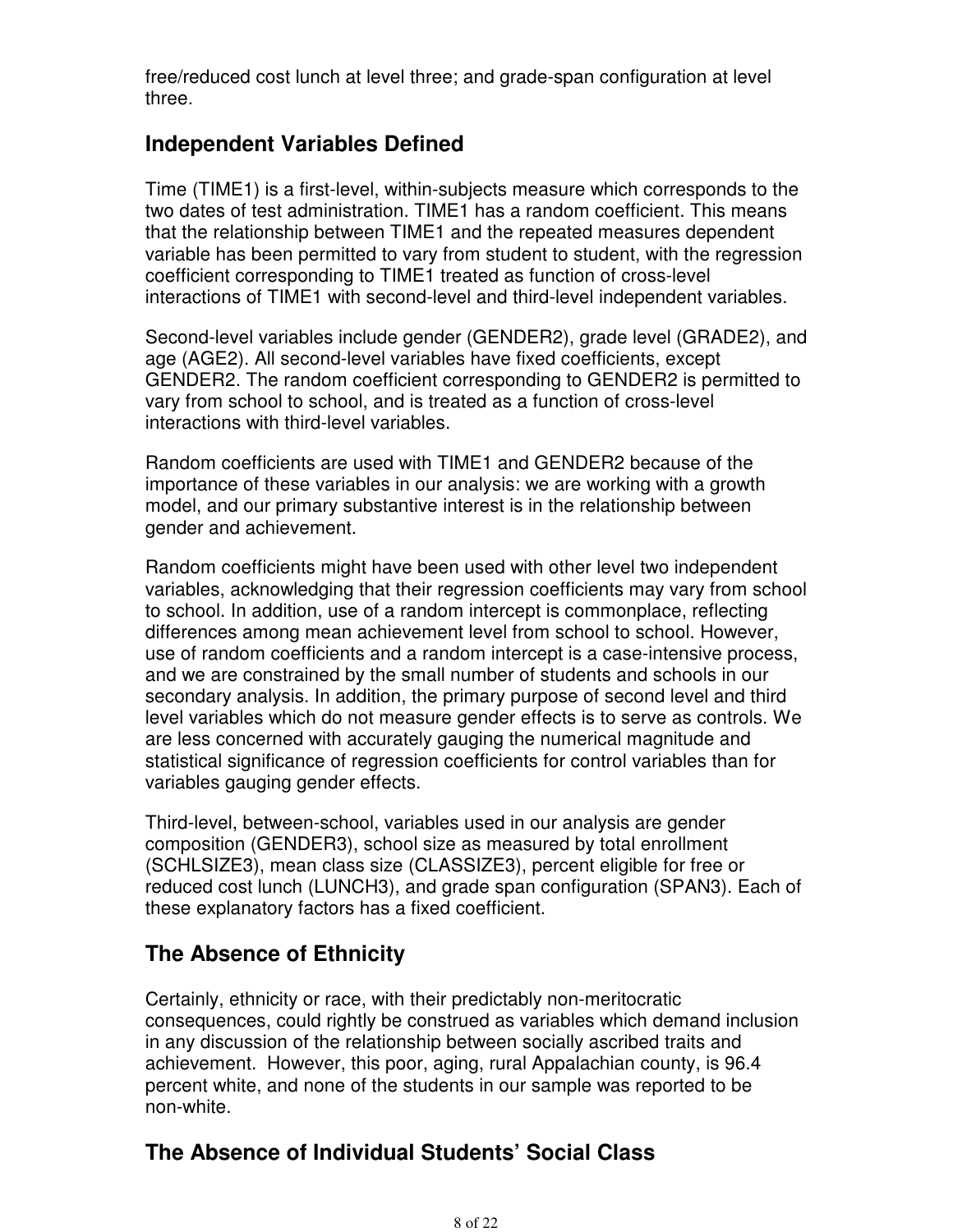Information which would enable us to estimate each student's social class or socioeconomic status was not included in the data set used in our secondary analysis. Among our eight elementary schools, however, the percentage of students eligible for free or reduced cost lunch ranges from fifty-five percent to ninety five-percent, with a median of seventy-four percent. This information, in the form of the level three variable LUNCH3, is used as a between-schools explanatory factor.

### **The Absence of Grade-Level Composition**

Our analysis includes a variable which assigns a grade level, first or second, to each student. This is an essential control. However, efforts to aggregate this information to the school level and incorporate it as a level three explanatory factor produced serious multicollinearity problems. When the aggregated grade-level variable is deleted, however, all Variance Inflation Factors and the Condition Index are well within normal limits.

### **Cross-Level Interactions**

Cross-level interaction terms are a staple of multilevel modeling. They are essential in defining the mathematical character of multilevel models (Snijders and Bosker, 1999: 72-83; Angeles and Mroz, 2001), accounting for variability in random regression coefficients (Kreft and De Leeuw, 1998: 72-105), and are of substantive value, as well.

However, as product terms, cross-level interactions proliferate rapidly as the number of independent variables increases. Therefore, cross-level interactions must be selected judiciously (Snijders and Bosker, 1999: 77; Heck and Thomas, 200: 188-89). Because of the substantive importance of gender in our analysis, we have limited our cross-level interaction terms to those which can be created with GENDER2 or GENDER3 and another independent variable.

Use of grand mean and group mean centering helps to avoid intractable multicollinearity problems by rendering multiplicative interaction terms orthogonal to the variables from which they were created. In the present instance, when we use all of the selected independent variables and interaction terms in an ordinary least squares multiple regression equation, collinearity diagnostics yield fourteen variance inflation factors less than 2.00, with the remaining three ranging from 2.16 to 3.00. The value of the condition index is 3.38. All measures are well within acceptable limits (Chatterjee, Hadi, & Price, 2000: 238-241; Kmenta, 1997: 438-439).

#### **Woodcock-Johnson 22 Results: Within Subjects**

With the Woodcock-Johnson 22 letter-word identification reading achievement test as our outcome measure, we see in Table 3 that TIME1, the first-level (between-subjects) independent variable with a random coefficient, is statistically significant and positive. Since we are estimating a growth model, this comes as no surprise. Since TIME1 has two levels, coded 0 and 1, the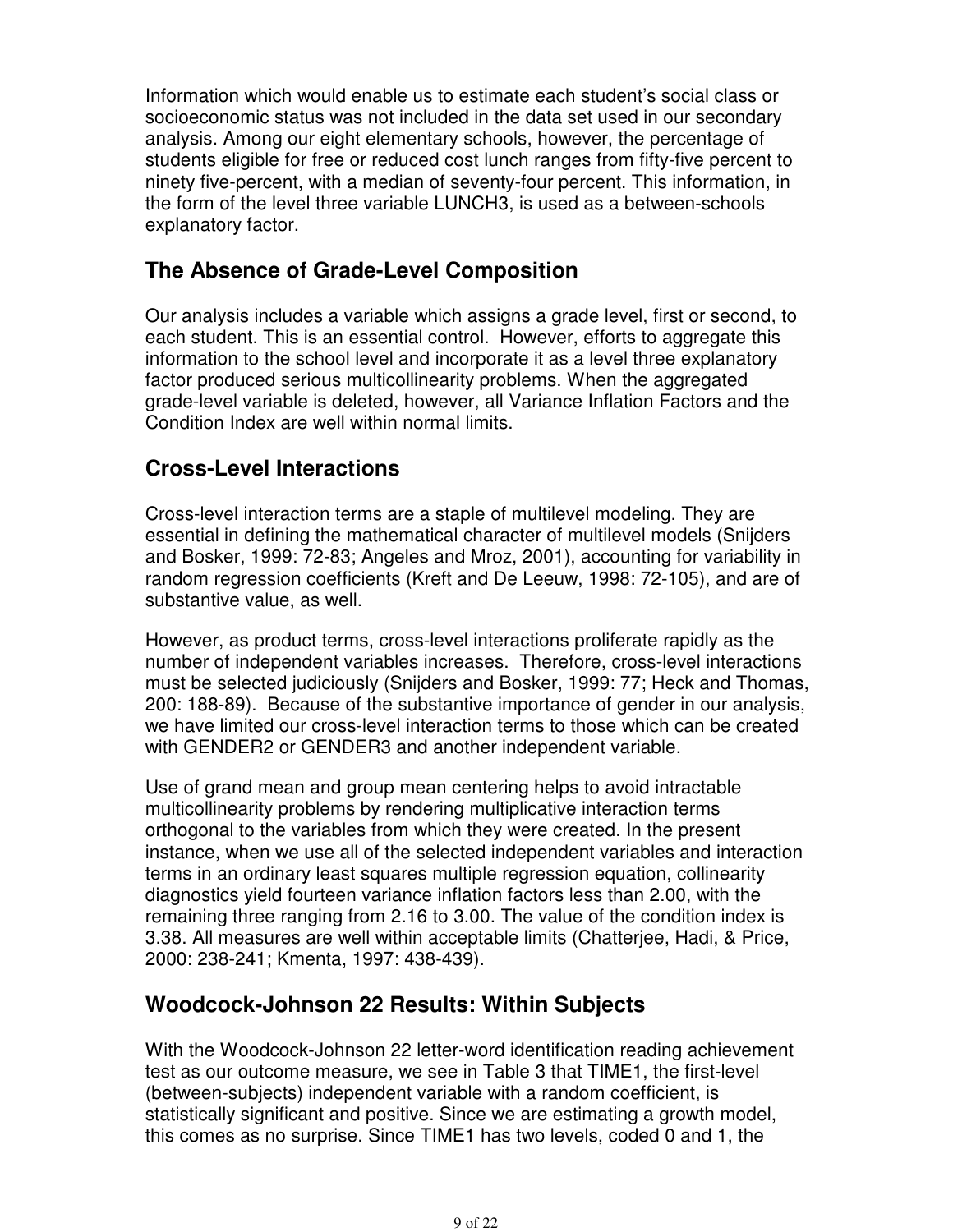regression coefficient tells us that the passage of time from the first test administration to the second results in an increase in measured math achievement equal, on the average, to 4.08 points. Since the repeated measures dependent variable has a mean of 22.05 and a standard deviation of 5.77 for the entire sample, this is substantial growth, equal to 0.71 standard deviation units in just one school year.

| <b>LEVEL 1: WITHIN STUDENTS</b>                        |                                    |         |      |  |  |
|--------------------------------------------------------|------------------------------------|---------|------|--|--|
| <b>PARAMETER</b>                                       | <b>ESTIMATE</b>                    | t VALUE | SIG. |  |  |
| TIME <sub>1</sub>                                      | 4.08                               | 12.22   | .000 |  |  |
|                                                        | <b>LEVEL 2: BETWEEN STUDENTS</b>   |         |      |  |  |
| <b>PARAMETER</b>                                       | <b>ESTIMATE</b>                    | t VALUE | SIG. |  |  |
| GENDER2                                                | $-1.27$                            | $-2.40$ | .025 |  |  |
| GRADE <sub>2</sub>                                     | 9.12                               | 13.14   | .000 |  |  |
| AGE <sub>2</sub>                                       | $-1.67$                            | $-4.05$ | .000 |  |  |
| <b>LEVEL 3: BETWEEN SCHOOLS</b>                        |                                    |         |      |  |  |
| <b>PARAMETER</b><br><b>ESTIMATE</b><br>SIG.<br>t VALUE |                                    |         |      |  |  |
| GENDER3                                                | $-1.06$                            | $-0.67$ | .509 |  |  |
| AGE <sub>3</sub>                                       | 0.69                               | 0.71    | .484 |  |  |
| <b>SCHLSIZE3</b>                                       | 0.02                               | 0.70    | .486 |  |  |
| CLASSIZE3                                              | 0.15                               | 1.03    | .313 |  |  |
| LUNCH <sub>3</sub>                                     | $-0.24$                            | $-9.18$ | .000 |  |  |
| SPAN <sub>3</sub>                                      | $-0.31$                            | $-1.40$ | .172 |  |  |
| <b>LEVEL 1 INTERCEPT TERM</b>                          |                                    |         |      |  |  |
| <b>PARAMETER</b>                                       | <b>ESTIMATE</b><br>t VALUE<br>SIG. |         |      |  |  |
| <b>INTERCEPT</b>                                       | 22.03                              | 110.35  | .000 |  |  |

#### **TABLE 3 MAIN EFFECTS: WOODCOCK-JOHNSON 22**

# **Woodcock-Johnson 22 Results: Between Subjects**

Three of the second-level, between-individuals independent variables, have statistically significant regression coefficients: GENDER2, with a random coefficient, and GRADE2 and AGE2, with fixed coefficients. The regression coefficient corresponding to gender tells us that male students, on average, score 1.27 points below female students. This disadvantage for males holds with a reasonable complement of controls in place, including the level two variables GRADE2 and AGE2. As one would expect, our results for GRADE2 tell us that second graders, on average, do better than first graders, with the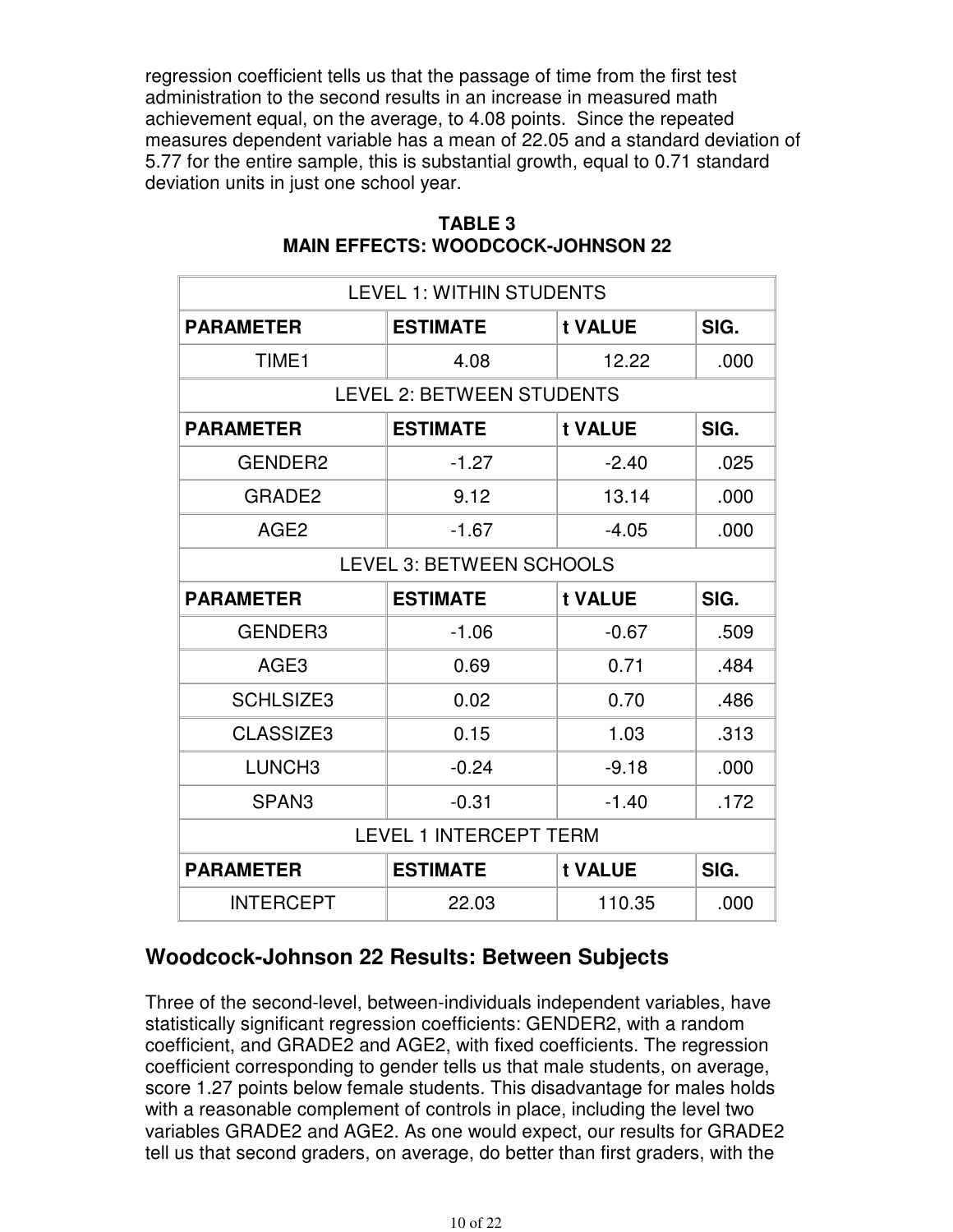statistically significant regression coefficient showing a 9.12 test score advantage for students in the higher grade. Furthermore, when controlling for GRADE2 and a variety of less closely related factors, our results show that older students, on average, score 1.67 points per year lower than younger students. This reflects the fact that students' age is positively correlated with retention, and those who are retained tend to do less well on standardized tests than those who do not repeat one or more grades (Thompson & Cunningham, 2000).

### **Woodcock-Johnson 22 Results: Between Schools**

At the third level, between schools, there is one aggregated variable, LUNCH3, with a statistically significant regression coefficient. In this instance, we see that for each one percent increase in our free/reduced cost lunch variable, the Woodcock-Johnson 22 score decreases, on average, by 0.24 points. Since our social class proxy, LUNCH3, can be construed as a school-level measure of the incidence of poverty, this statistically significant and negative relationship is not surprising.

### **Woodcock-Johnson 22 Results: Cross-Level Interactions**

In Table 4, we see that one cross-level interaction term,

GENDER2byGENDER3, has a statistically significant regression coefficient. This means that, in addition to the positive main effect relationship due to gender differences at the between-subjects level, it is also the case that males do less well than females as the percentage male in a school increases.

| <b>PARAMETER</b>        | <b>ESTIMATE</b> | t VALUE | SIG. |
|-------------------------|-----------------|---------|------|
| TIME1byGENDER2          | $-0.62$         | $-0.86$ | .406 |
| TIME1byGENDER3          | $-1.62$         | $-0.79$ | .442 |
| <b>GENDER2byGENDER3</b> | $-8.45$         | $-2.16$ | .043 |
| GENDER2bySCHLSIZE3      | $-0.05$         | $-0.79$ | .437 |
| GENDER2byCLASSSIZE3     | 0.25            | 1.40    | .447 |
| GENDER2byLUNCH3         | 0.01            | 0.12    | .910 |
| GENDER2bySPAN3          | 0.15            | 0.31    | .759 |

**TABLE 4 CROSS-LEVEL INTERACTIONS: WOODCOCK-JOHNSON 22**

### **Woodcock-Johnson 22 Results: The Influence of Gender in the Complete Model**

By way of summarizing our results for the Woodcock-Johnson 22, Table 5 reports values of the -2 log likelihood summary statistic for the empty model and the complete model. With a smaller-is-better summary statistic, when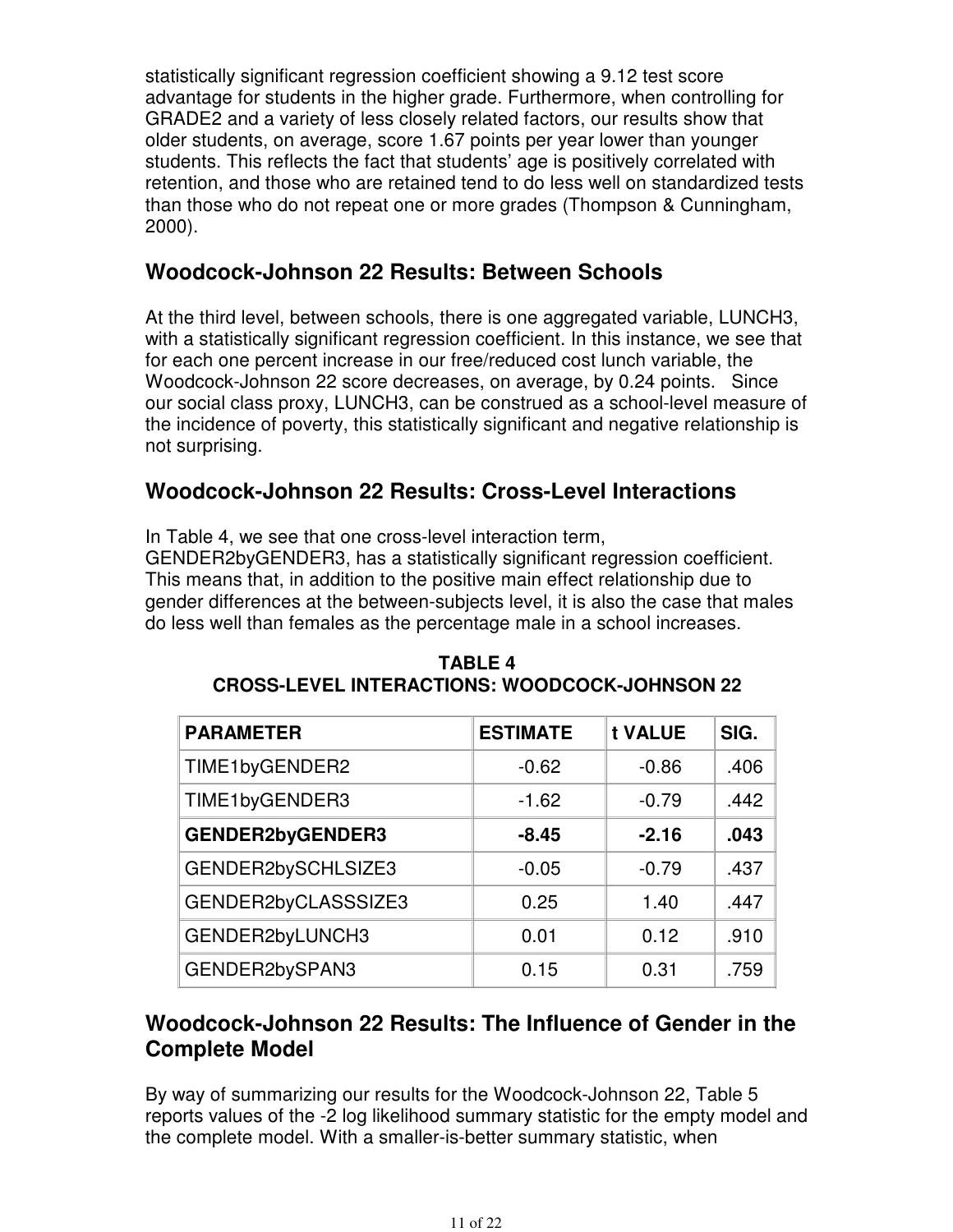explanatory factors are introduced, the numerical value of the -2 log likelihood measure decreases, and the decrement is statistically significant, meaning an improved model fit (see Snijders & Bosker, 1999: 82-83). For the full model, we also report the R<sup>2</sup>L summary measure. R<sup>2</sup>L is the proportional reduction in the -2 log likelihood statistic due to the independent variables (Menard, 2002: 24), here equal to 14.6 percent.

#### **TABLE 5 Empty Model Variance Components Error Structure**

| -2 Log Likelihood |  |
|-------------------|--|
|                   |  |

#### **Complete Model Variance Components Error Structure**

| Log Likelihood<br>1-2 L<br>$\sim$ $ \sim$ $\sim$ |  |
|--------------------------------------------------|--|

$$
R^2_L = 14.6\%
$$

Of primary importance with regard to the influence of gender, however, are the results already reported in Tables 3 and 4: gender has a between-individuals main effect and a level-two-by-level-three interaction effect, the product of gender composition at the school level and gender at the individual level. In both instances, with the Woodcock-Johnson 22 letter-word identification test as the outcome measure, gender works to the disadvantage of males.

It is useful to emphasize, moreover, that males' disadvantage is, in part, due to the gender composition of the school they attend. As the percentage of males increases, the male disadvantage is made worse.

### **Woodcock-Johnson 22 Results: Random Coefficient Parameters**

When a simplified analysis is run using TIME1 and GENDER2 with random coefficients as the only independent variables, the variance of the regression coefficient corresponding to GENDER2 is statistically significant. However, in Table 6 we see that when all specified third-level variables and cross-level interactions are included, the variance of the GENDER2 regression coefficient is no longer statistically significant. This means that variability in the random coefficient for GENDER2 has been accounted for by cross-level interaction effects.

| <b>PARAMETER</b> | <b>ESTIMATE</b> | <b>WALD Z</b> | SIG.  |
|------------------|-----------------|---------------|-------|
| TIME1            | 0.00            | 0.00          | 1.000 |

#### **TABLE 6 COVARIANCE PARAMETERS: RANDOM EFFECTS**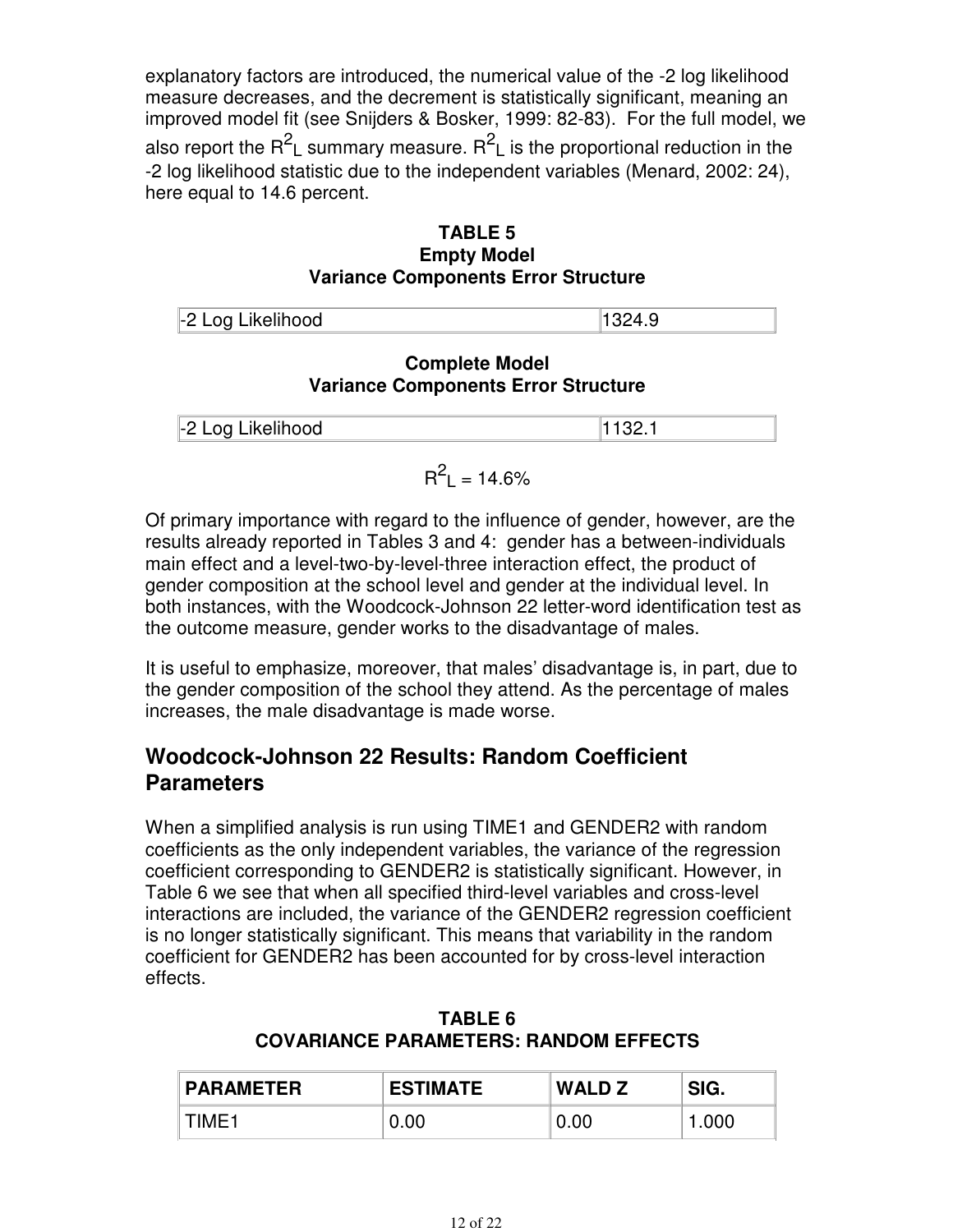| AC<br>. |  |
|---------|--|
|---------|--|

Intraclass Correlation, Levels1&2 = .616 Intraclass Correlation, Levels 2&3 = .162

#### **COVARIANCE PARAMETERS: REPEATED MEASURES**

| <b>PARAMETER</b>         | <b>ESTIMATE</b> | <b>WALD Z</b> | SIG. |
|--------------------------|-----------------|---------------|------|
| <b>BEGIN SCHOOL YEAR</b> | 6.21            | 6.15          | .000 |
| <b>END SCHOOL YEAR</b>   | 5.46            | 5.26          | .000 |

### **First-Level Error Covariance Structure**

With repeated measures analysis, the Mixed Models procedure for SPSS 11.0 provides a range of choices for the repeated measure error structure, including scaled identity, compound symmetry, first-order autocorrelation, variance components, and unstructured (SPSS, 2001). The variances of the two scores which make up the linear growth measure are substantially different, 6.21 and 5.46, which is consistent with using variance components in modeling our error covariance structure (Schineller, 1997; Bickel and Howley, 2003). Furthermore, running the analysis with the alternatives yields a smaller-is-better -2 log likelihood statistic larger than that obtained with variance components (see Angeles and Mroz, 2001). Table 6 shows us, moreover, that both of the repeated measures covariance parameter estimates are statistically significant.

### **Woodcock-Johnson 23 Results: Within Subjects**

In Table 7 we see that, much as with our Woodcock-Johnson 22 results, TIME1, the first-level (between-subjects) independent variable with a random coefficient, is statistically significant and positive when using the Woodcock-Johnson 23 passage comprehension reading achievement test as the dependent variable. The regression coefficient corresponding to the TIME1 within-subjects variable tells us that, from the first test administration to the second, the test score has increased, on average, by 3.46 points. With a repeated measures dependent variable which has a mean of 9.10 and a standard deviation of 4.68, this is a substantial increase, equal to 0.74 standard deviation units, and comparable to our findings with the Woodcock-Johnson 22.

#### **TABLE 7 MAIN EFFECTS: WOODCOCK-JOHNSON 23**

| <b>PARAMETER</b> | <b>ESTIMATE</b> | t VALUE | SIG. |
|------------------|-----------------|---------|------|
| ⊺TIME1           | 3.46            | 11.49   | .000 |

#### LEVEL 1: WITHIN STUDENTS

#### LEVEL 2: BETWEEN STUDENTS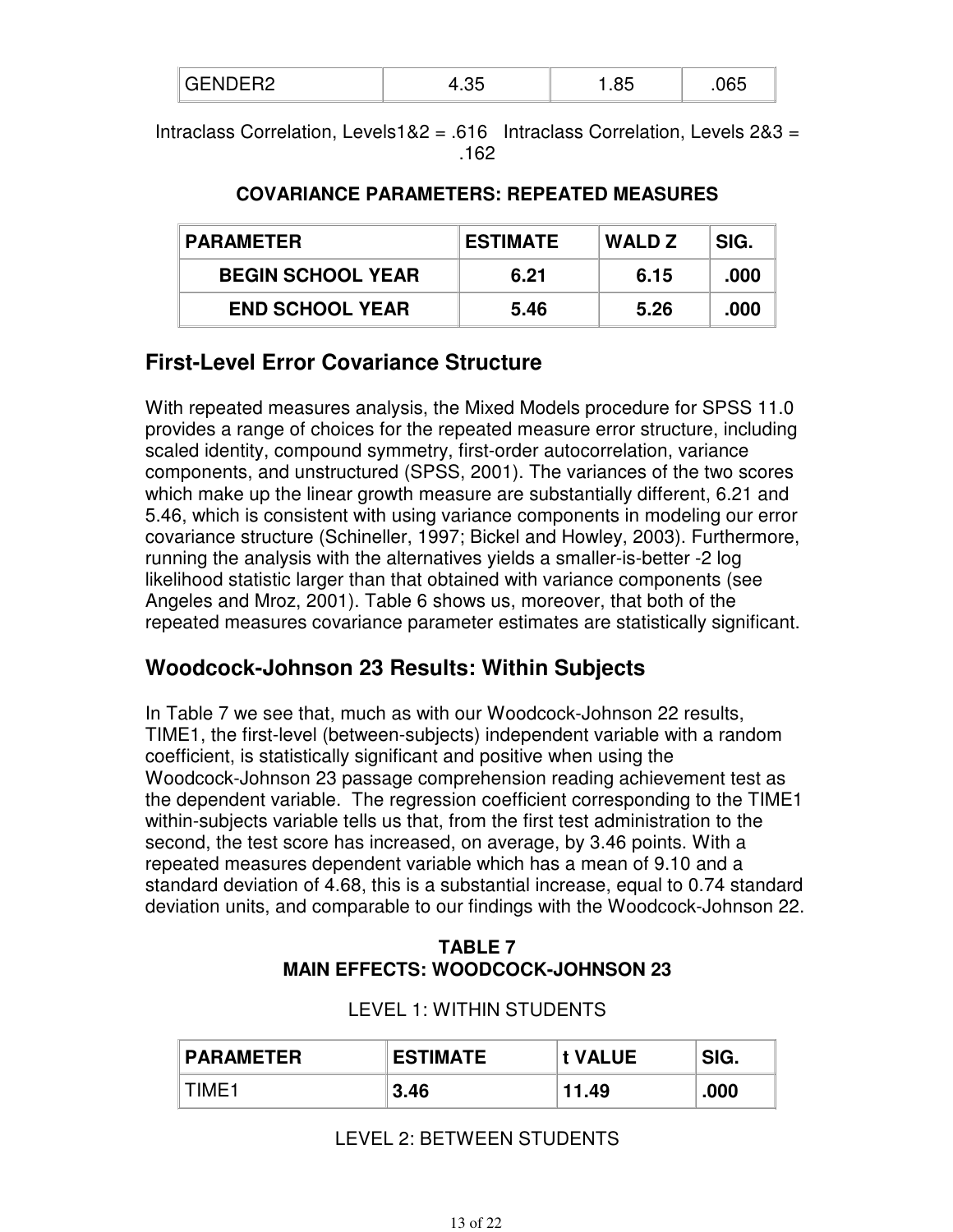| <b>PARAMETER</b> | <b>ESTIMATE</b> | t VALUE | SIG. |
|------------------|-----------------|---------|------|
| <b>GENDER2</b>   | $-1.15$         | $-2.26$ | .043 |
| <b>GRADE2</b>    | 7.50            | 11.65   | .000 |
| AGE2             | $-1.00$         | $-3.17$ | .007 |

#### LEVEL 3: BETWEEN SCHOOLS

| <b>PARAMETER</b>  | <b>ESTIMATE</b> | t VALUE | SIG. |
|-------------------|-----------------|---------|------|
| <b>GENDER3</b>    | $-5.35$         | $-3.63$ | .002 |
| AGE <sub>3</sub>  | 3.42            | 3.13    | .007 |
| <b>SCHLSIZE3</b>  | $-0.05$         | $-1.96$ | .070 |
| CLASSIZE3         | 0.24            | 1.79    | .095 |
| <b>LUNCH3</b>     | $-0.13$         | $-5.53$ | .000 |
| SPAN <sub>3</sub> | 0.11            | 0.53    | .604 |

#### LEVEL 1 INTERCEPT TERM

| <b>PARAMETER</b> | <b>ESTIMATE</b> | <b>t VALUE</b> | SIG. |
|------------------|-----------------|----------------|------|
| <b>INTERCEPT</b> | 9.21            | 49.13          | .000 |

### **Woodcock-Johnson 23 Results: Between Subjects**

Three of the second-level, between-individuals independent variables, have statistically significant regression coefficients. As with the Woodcock-Johnson 22 results, these are GENDER2, with a random coefficient, and GRADE2 and AGE2, with fixed coefficients. The coefficient corresponding to gender tells us that male students, on average, score 1.15 points lower than female students. This disadvantage for males holds with a reasonable complement of controls in place, including the level two variables GRADE2 and AGE2. As before, our results for GRADE2 tell us that second graders, on average, do better than first graders, with the statistically significant regression coefficient showing a 7.50 test score point advantage for students in the higher grade. Furthermore, when controlling for GRADE2 and a variety of less closely related factors, our results show that older students, on average, score 1.00 point per year lower than younger students. Again, age is correlated with retention, with older students more likely to be the retained, and students who are retained tending to do less well on standardized achievement tests (Thompson and Cunningham, 2000).

### **Woodcock-Johnson 23 Results: Between Schools**

At the third level, between schools, Table 7 shows us that GENDER3, AGE3, and LUNCH3 have statistically significant regression coefficients with the Woodcock-Johnson 23 score as the dependent variable. In this instance, we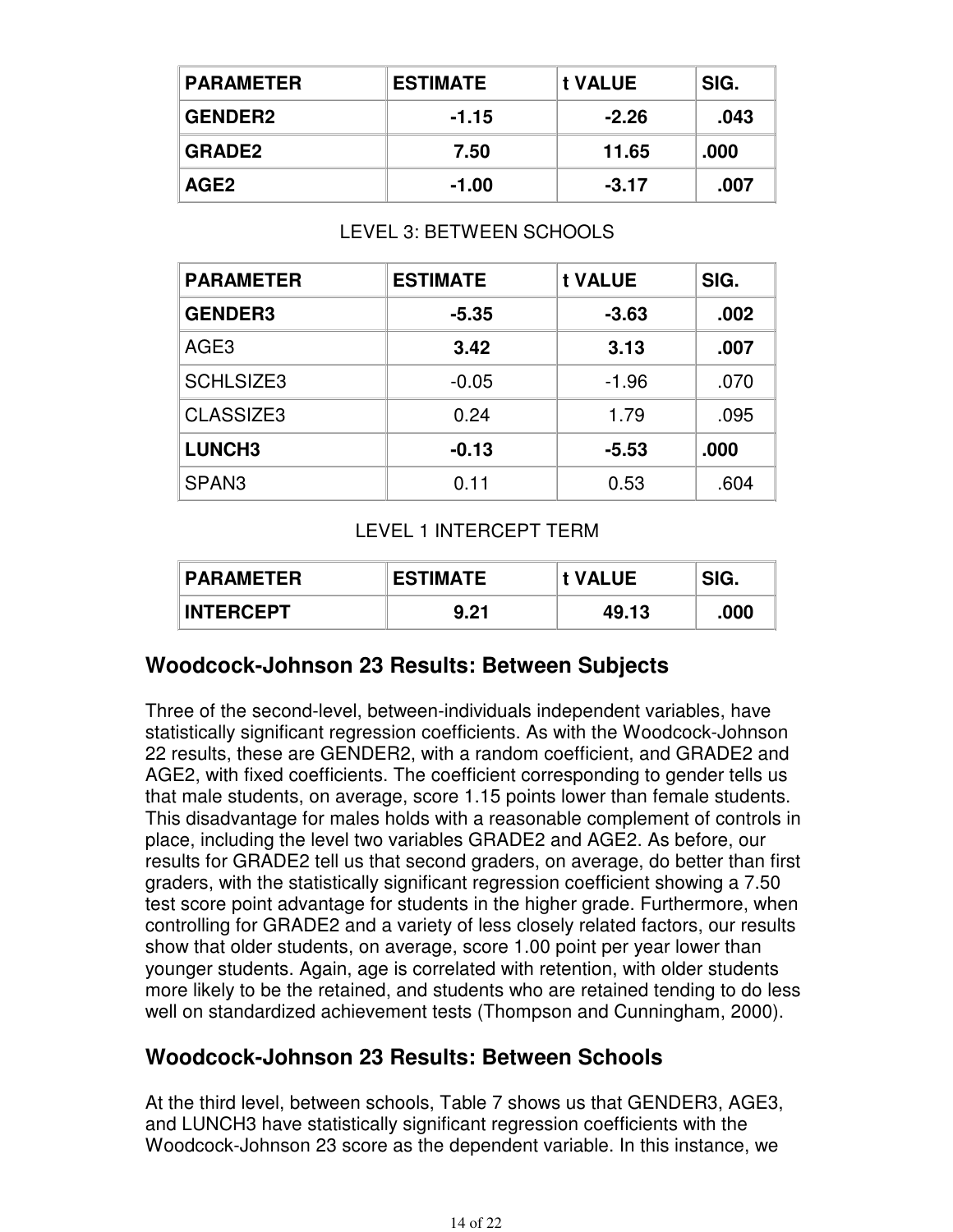see that for each one percent increase in the percentage of students who are male, the Woodcock-Johnson 23 score decreases, on average, by 5.35 points. Furthermore, for each one year increase in the average age at the school level, average test score increases by 3.42 points. Finally, for each one percent increase in the free/reduced cost lunch variable, the Woodcock-Johnson 23 score decreases, on the average, by 0.13 points.

### **Woodcock-Johnson 23 Results: Cross-Level Interactions**

In Table 8, we see that one cross-level interaction term,

GENDER2byGENDER3 has a statistically significant regression coefficient. This means that, in addition to the negative main effect relationships due to gender differences at the between-subjects and between-schools levels, it is also the case that males do less well than females as the percentage male in a school increases.

| <b>PARAMETER</b>        | <b>ESTIMATE</b> | t VALUE | SIG. |
|-------------------------|-----------------|---------|------|
| TIME1byGENDER2          | $-0.92$         | $-1.41$ | .195 |
| TIME1byGENDER3          | $-3.34$         | $-1.81$ | .108 |
| <b>GENDER2byGENDER3</b> | $-8.07$         | $-2.11$ | .040 |
| GENDER2bySCHLSIZE3      | 0.02            | 0.32    | .751 |
| GENDER2byCLASSIZE3      | $-0.21$         | $-0.67$ | .515 |
| GENDER2byLUNCH3         | 0.03            | 0.41    | .691 |
| GENDER2bySPAN3          | $-0.31$         | $-0.69$ | .498 |

#### **TABLE 8 CROSS-LEVEL INTERACTIONS: WOODCOCK-JOHNSON 23**

### **Woodcock-Johnson 23 Results: The Influence of Gender in the Complete Model**

By way of summarizing our results for the Woodcock-Johnson 23, Table 9 reports values of the -2 log likelihood summary statistic for the empty model and the complete model. Again, with the smaller-is-better summary statistic, when explanatory factors are introduced, the numerical value of the -2 log likelihood measure decreases, and the model-to-model decrement is statistically significant.

#### **TABLE 9 Empty Model Variance Components Error Structure**

| -2 Log Likelihood |
|-------------------|
|-------------------|

#### **Complete Model**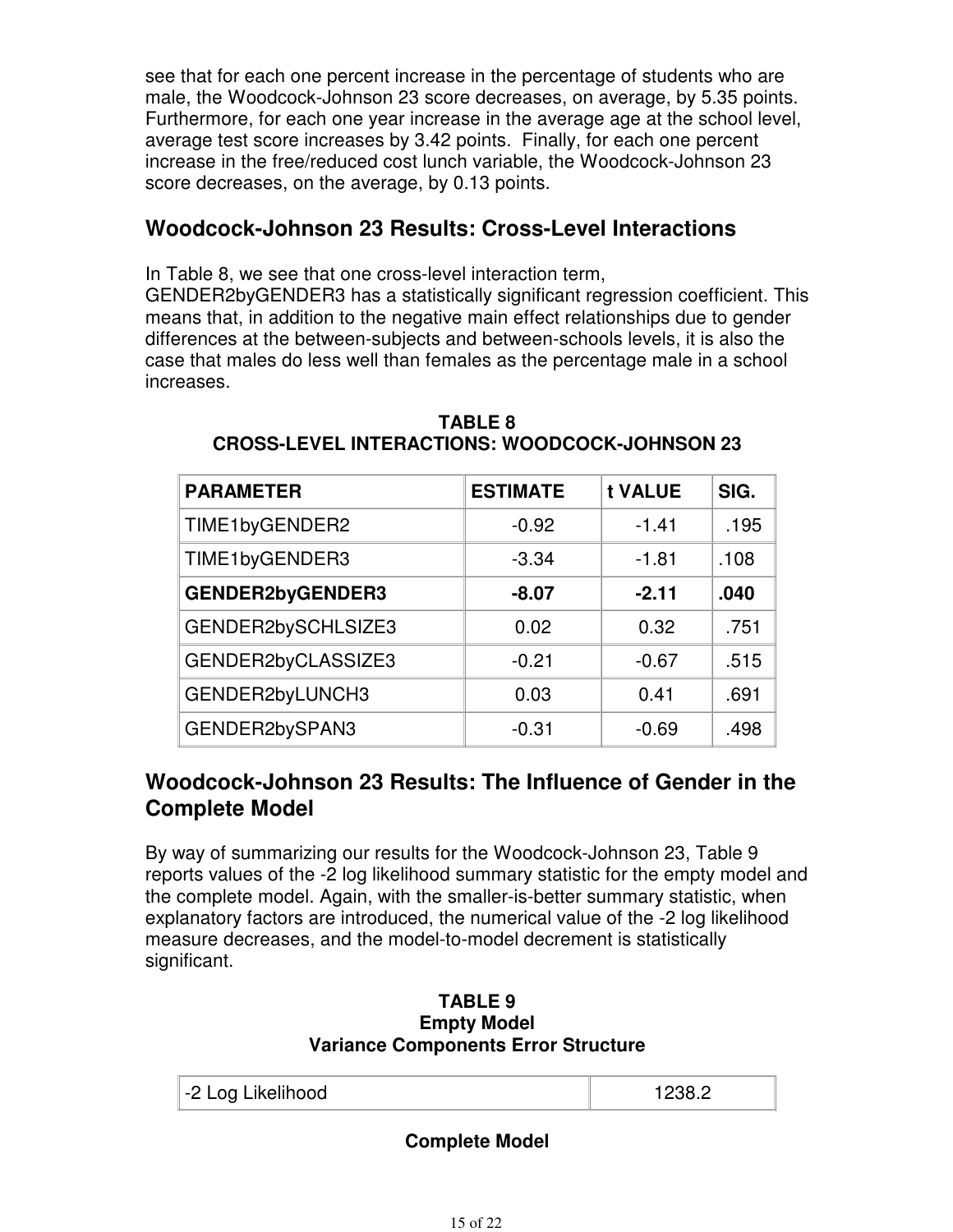#### **Variance Components Error Structure**

| -2 Log Likelihood<br>1051.5 |
|-----------------------------|
|-----------------------------|

# $R^2$ <sub>L</sub> = 15.1%

Since gender effects are our primary concern, however, the findings already reported in Tables 7 and 8 are of special interest: gender has both between-individuals and between-schools main effects, as well as a level-two-by-level-three interaction effect. In all three instances, with the Woodcock-Johnson 23 passage comprehension test as the outcome measure, gender works to the disadvantage of males.

As with the Woodcock-Johnson 22, it is useful to emphasize that gender effects on the Woodcock-Johnson 23 are not limited to the individual level. Instead, as the percentage of students who are male increases, the scores of all students are, on average, diminished, and the scores of male students specifically are diminished still more.

### **Woodcock-Johnson 23 Results: Random Coefficient Parameters**

When the analysis is run using just TIME1 and GENDER2 as independent variables with random coefficients, the variance of neither coefficient is statistically significant. The same is true for results based on the full model, reported in Table 10. This means that the coefficients corresponding to these two explanatory factors do not vary from one higher level unit to another.

| <b>PARAMETER</b> | <b>ESTIMATE</b> | <b>WALD Z</b> | SIG.  |
|------------------|-----------------|---------------|-------|
| TIME1            | 0.00            | 0.00          | 1.000 |
| GENDER2          | 4.88            | 1.64          | .101  |

| TABLE 10                                     |
|----------------------------------------------|
| <b>COVARIANCE PARAMETERS: RANDOM EFFECTS</b> |

Intraclass Correlation, Levels1&2 = .471 Intraclass Correlation, Levels  $283 =$ .311

#### **COVARIANCE PARAMETERS: REPEATED MEASURES**

| <b>PARAMETER</b>         | <b>ESTIMATE</b> | WALD Z | SIG. |
|--------------------------|-----------------|--------|------|
| <b>BEGIN SCHOOL YEAR</b> | 5.68            | 4.65   | .000 |
| <b>END SCHOOL YEAR</b>   | 3.77            | 3.04   | .002 |

### **First-Level Error Covariance Structure**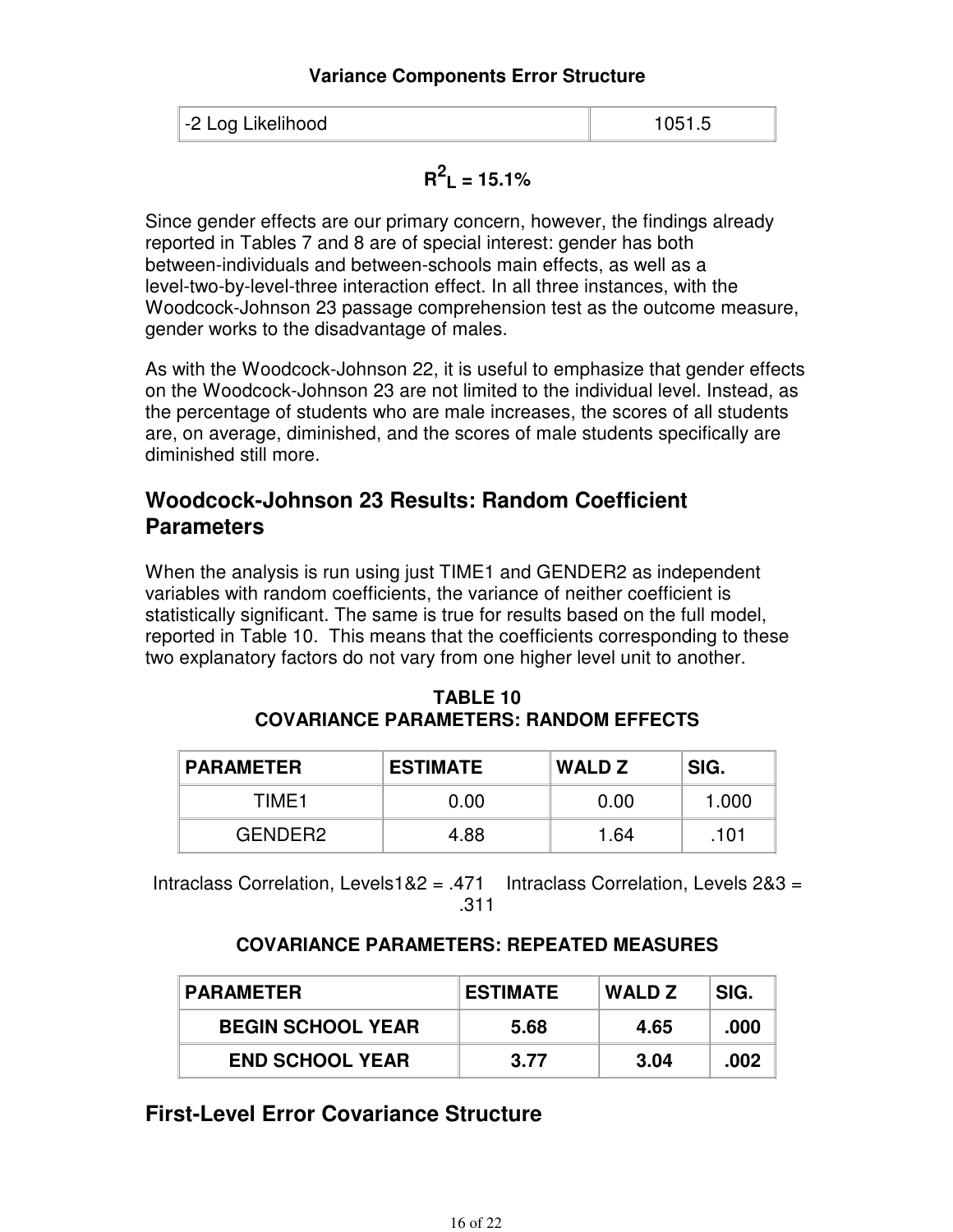As with the Woodcock-Johnson 22, when using repeated measures analysis with Woodcock-Johnson 23, the variances of the two scores which make up the linear growth measure differ substantially, having values of 5.74 and 3.68. Again, this is consistent with using variance components error structure. As before, variance components error structure yielded the smallest value for the smaller-is-better -2 log likelihood summary statistic, and Table 11 shows us that both repeated measures covariance parameter estimates are statistically significant.

### **Discussion**

With unusual consistency across two widely used measures of reading achievement, we have found that first and second grade males in a poor, rural, Appalachian school district do less well than females. For the both Woodcock-Johnson 22 and 23, individual male students, on average, do less well than female students. In addition, for the Woodcock-Johnson 23, as the percentage of students in a school who are male increases, the scores of all students tend to decline. Furthermore, for the Woodcock-Johnson 22 and 23, as the percentage of a school's students who are male increases, the scores of male students specifically are further diminished.

Of special importance for our research objectives are the group effect of gender with the Woodcock-Johnson 23, and the interaction effects involving gender with both the Woodcock-Johnson 22 and the Woodcock-Johnson 23. Both sets of effects make clear that the role of the socially ascribed trait gender in determining reading achievement is not limited to the individual level. As such, gender effects take forms that may be difficult to anticipate. How one remedies group-level gender group effects and gender-implicated interaction effects, moreover, is not clear. It does seem clear, however, that "No Child Left Behind" presumes a social world wherein schooling is less complex, and easier to understand and reform, than is actually the case.

Imagine, for example, a distribution of schools which vary with regard to gender composition. Our results suggest that as the percentage of students who are male increases, school mean scores in reading achievement may decline for three reasons: individual males do less well than females; the greater the percentage of males, the lower the scores for all students; and the greater the percentage of males, the lower the scores for males specifically. Given the accountability measures and sanctions proposed by "No Child Left Behind," having a large percentage of males in a school could be disastrous.

### **Conclusion**

At the outset, we noted that the disarmingly straightforward and science-focused character of "No Child Left Behind" is judged by many professional educators to be misleading. In their view, the effects of class, race, gender, and context cannot be explained and remedied with the ease the Act implies. We added that the involvement of social ascription in group effects and interaction effects could further complicate matters with regard to both substance and method. We have now demonstrated that gender effects for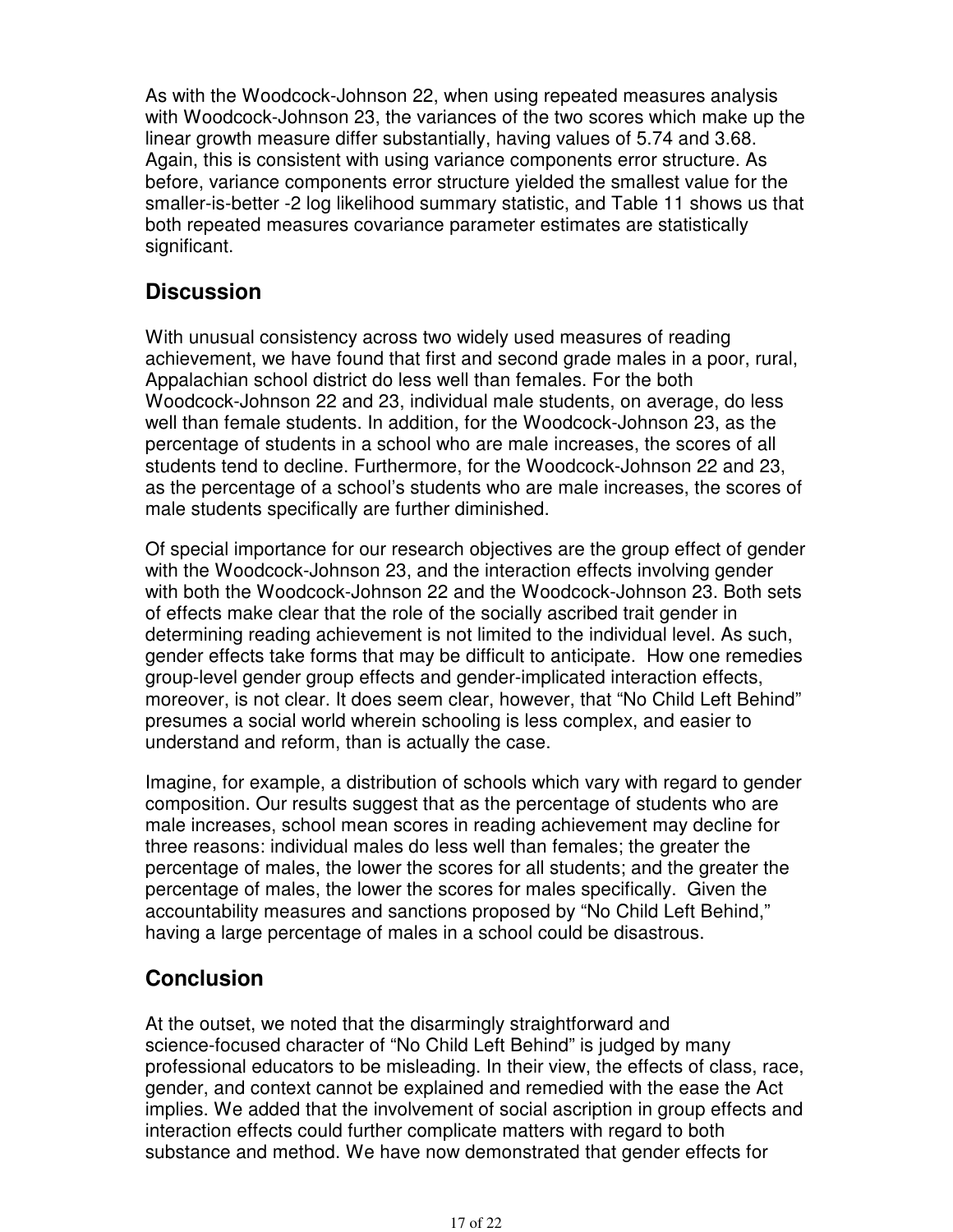elementary reading can be complex, indeed, taking the form of individual effects, group effects, and interaction effects. This makes it likely that the socially ascribed trait gender will intrude in unanticipated and undetected ways in determining the achievement objectives and accountability measures mandated by "No Child Left Behind." Our findings lend credence to the view that "No Child Left Behind" oversimplifies the social context of schooling and underestimates the importance of socially ascribed traits.

#### **References**

- Aiken, L. and West, G. (1991) Multiple Regression: Testing and Interpreting Interactions. Newbury Park, CA: Sage.
- Angeles, A. and Mroz, T. (2001) A Guide to Using Multilevel Models for the Evaluation of Program Impact. Chapel Hill, NC: Carolina Population Center, University of North Carolina at Chapel Hill.
- Baron, R. and Kenny, D. (1986) The Moderator-Mediator Variable Distinction in Social Psychological Research: Conceptual, Strategic, and Statistical Considerations. Journal of Personality and Social Psychology. 51: 1173-1182.
- Bianchini, L (2002) NCTE Resolution on the Reading First Initiative. News from NCTE.org/news/2002/resolution.shtml.
- Bickel, R. and Howley, C. (2000) The Influence of Scale on School Performance: A Multilevel Extension of the Matthew Principle. Education Policy Analysis Archives. 8. epaa.asu.edu/epaa/v8n22.html
- Bickel, R. and Howley, C. (2003) Elementary Math Achievement and Rural Development: Effects of Contextual Factors Intrinsic to the Modern World. Athens, OH: ACCLAIM Working Paper No. 15, Appalachian Collaborative for Learning, Assessment, and Instruction in Mathematics.
- Bickel, H., Howley, C., Glascock, C., and Williams, T. (2001) High School Size, Achievement Equity, and Cost: Robust Interaction Effects and Tentative Results. Education Policy Analysis Archives. 9. http://epaa.asu.edu/epaa/v9n40.html
- Bickel, R., Smith, C., and Eagle, T. (2002) Poor, Rural Neighborhoods and Early School Achievement. Journal of Poverty. 6: 89-108.
- Bracey, G. (2003) NCLB A Plan for the Destruction of Public Education. NoChildLeft.Com. Februray. http://NoChildLeft.com/2003/feb03no.html
- Bush, G. (2002) President Launches Quality Teacher Initiative. Washington, D.C.: Executive Office of the President.
- Chatterjee, S., Hadi, A., and Price, B. (2000) Regression Analysis by Example. New York: Wiley.
- Cloer, T. and Dalton, S. (2001) Gender and Grade Differences in Reading Achievement and in Self-Concept as Readers. Journal of Reading Achievement. 26: 31-36.
- Coles, G. (2001) Learning to Read "Scientifically." Rethinking Schools Online. Summer. http://www.rethinkingschools.org/archives/15\_04/read154.htm
- Denlinger, S. (2002) Teaching as a Profession: A Look at the Problem of Teacher Deficits. Clearing House. 75: 116-117.
- Hardy, L. (2003) Overburdened and Overwhelmed. ASBJ.Com. April. http://www.sdbj.com/current/coverstory.html
- Heck, R. and Thomas, L. (2000) An Introduction to Multilevel Modeling Techniques. Mahwah, NJ: Lawrence Earlbaum.
- High, C. (1996) The Texas Study: A Regression Analysis of Selected Factors that Influence the Scores of Students on the TASP Test. Houston: Texas Association of College Testing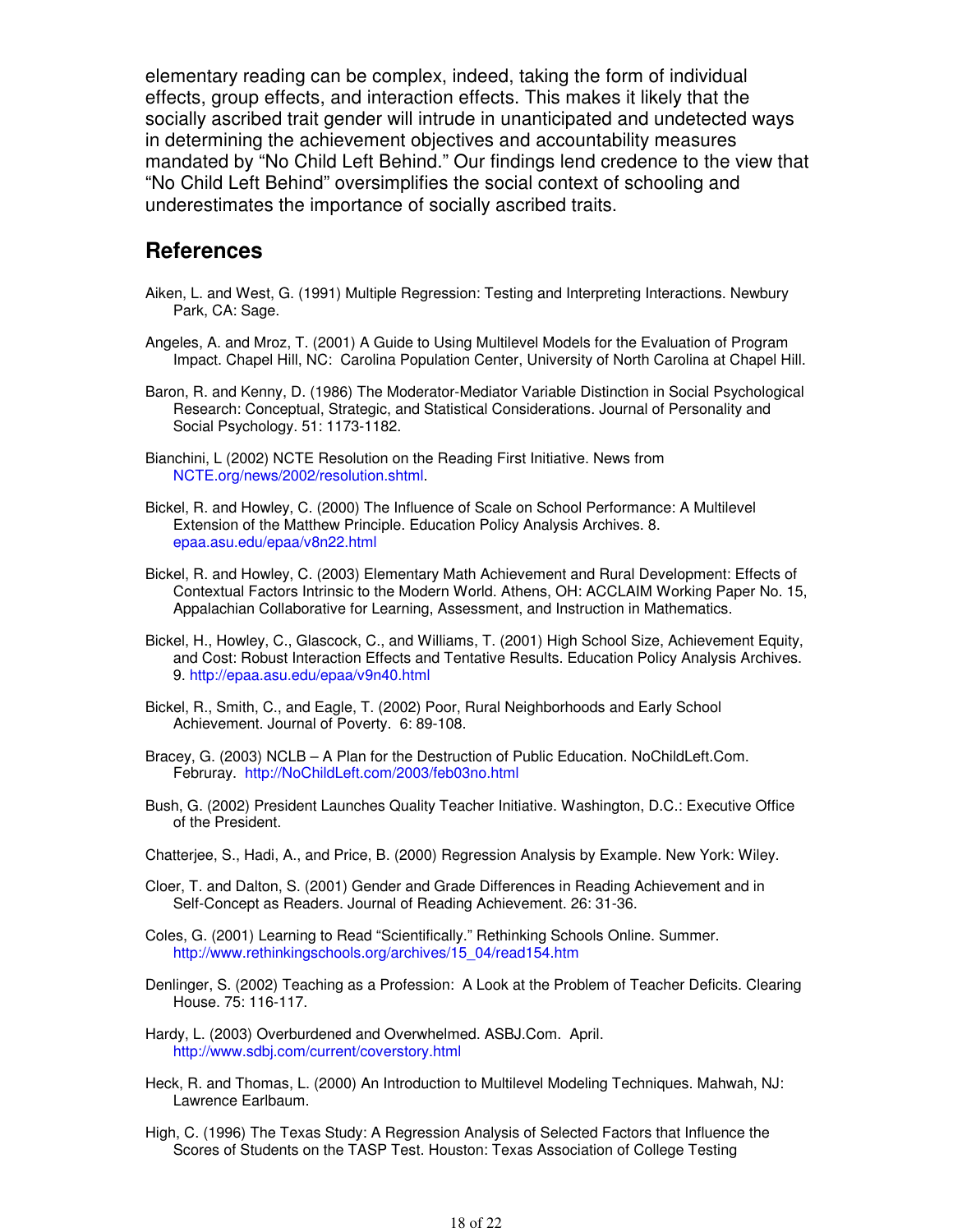Personnel.

- Huston, P. (2003) The Bigotry of Expectations. School Administrator. January. ht tp://www.aasa.org.publications/sa/2003 01/execeper.htm
- International Reading Association (2003) IRA Survey Examines Process for Reading First Applications. Reading Today. February/March. http://www/reading.org/publications/rty/archives/o3feb\_survey.html

Iversen, G. (1991) Contextual Analysis. Newbury Park, CA: Sage.

Jaccard, J., Turrisi, T., and Choi, K. (1990) Interaction Effects in Multiple Regression. Newbury Park, CA: Sage.

Kmenta, J. (1997) Elements of Econometrics. Ann Arbor, MI: University of Michigan.

Kreft, I. and De Leeuw (1998) Introducing Multilevel Modeling. Thousand Oaks, CA: Sage.

Lynch, J. (2002) Parents' Self-Efficacy Beliefs, Parents' Gender, Children's Reader Self-Perceptions, Reading Achievement, and Gender. Journal of Research in Reading. 25: 54-67.

Menard, S. (2002) Applied Logistic Regression Analysis. Newbury Park, CA: Sage.

- Otterbourg, S. (2001) The Partnership for Family Involvement in Education: Who We and What We Do. Jessup, MD: The Partnership for Family Involvement in Education.
- Phillips, L., Norris, S., Osmond, W. & Maynard, A. (2002) Relative Reading Achievement of 187 Children from First through Sixth Grades. Journal of Educational Psychology. 94: 3-13.

Raudenbush, S. and Bryk, A. (2002) Hierarchical Linear Models. Thousand Oaks, CA: Sage.

- Rebora, A. (2002) No Child Left Behind. Education Week on the Web, April 2. http://www.edweek.org/context/topics/issuespage.cfm?id=59
- Schineller, L. (1997) An Econometric Model of Capital Flight from Developing >Countries. Washington, D.C.: International Finance Discussion Paper, Number 579, Board of Governors of the Federal Reserve System.
- Seldon, R (2001) Parent Power: Why National Standards Won't Improve Education. Washington, D.C.: The Cato Institute.

Snijders, T. and Bosker, R. (1999) Multilevel Analysis. Thousand Oaks, CA: Sage.

- Solon, G., Page, M., and Duncan, G. (2000) Correlations Between Neighboring Children in Their Subsequent Educational Attainment. Review of Economics and Statistics. 82: 383-393.
- SPSS (2001) SPSS Advanced Models 11.0. Chicago, IL: SPSS.
- Thompson, C. and Cunningham, E. (2000) Retention and Social Promotion: Implications for Policy. New York: Teachers College, Columbia University, ERIC Clearinghouse on Urban Education.
- U.S. Census Bureau (2001) QuickFacts. Washington, D.C.: U.S. Census Bureau, Department of Health and Human Services.
- U.S. Department of Education (2002a) The "No Child Left Behind Act of 2001," Executive Summary (Updated). Washington, D.C.: U.S. Government Printing Office.
- U.S. Department of Education (2002b) The "No Child Left Behind" Act: Reauthorization of the Elementary and Secondary Act Legislation and Policies Website. July 11. <www.ed.gov/offices/OES E/esea/>
- U.S. Department of Education (2003) Comments by Secretary Paige to the Commonwealth Club of California. March 12. www.ed.gov/02-2003 /03122003a.html
- Velicer, W. (1972) The Moderator Variable Viewed as Heterogeneous Regression. Journal of Applied Psychology. 56: 266-269.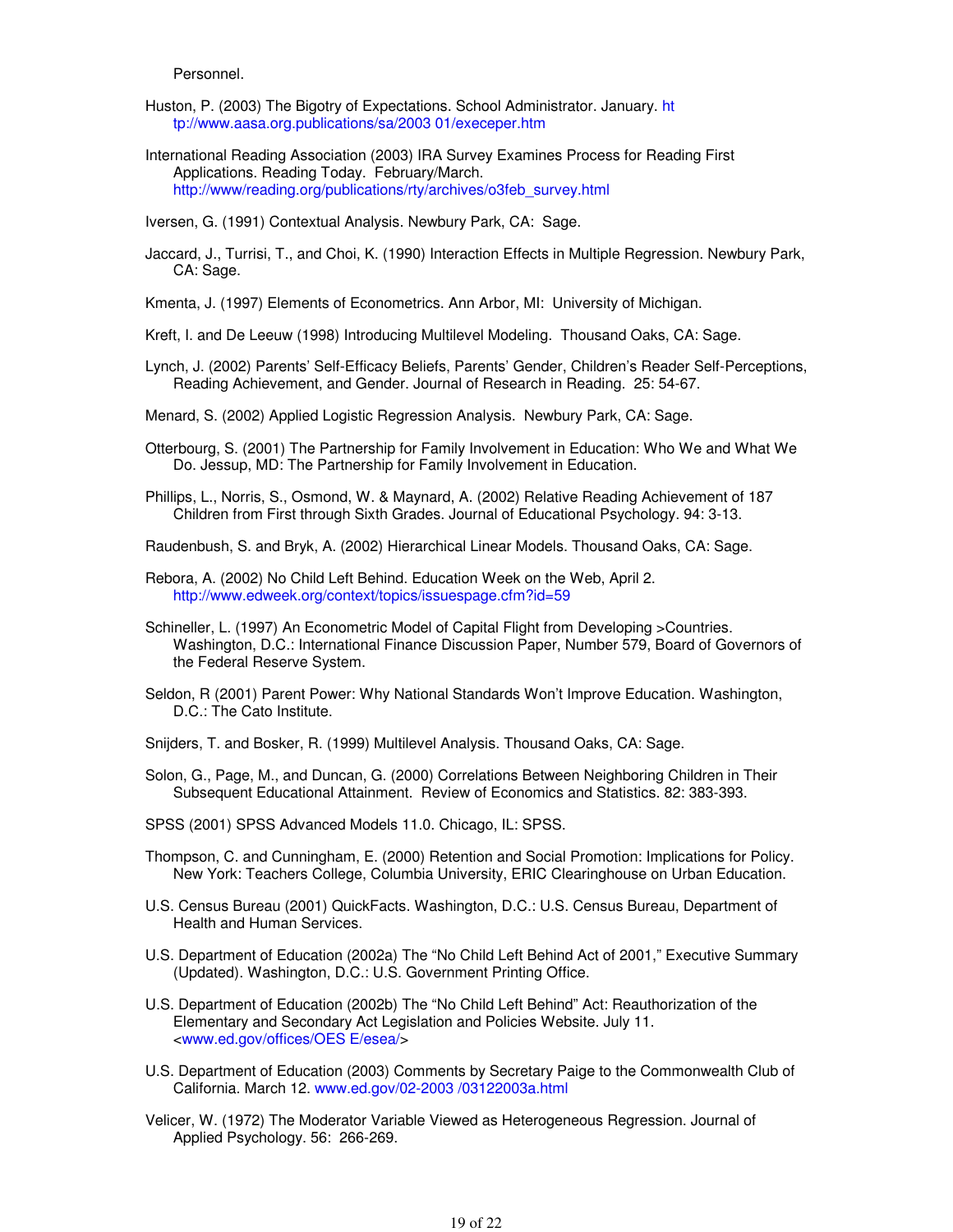- Vartanian, T., and Gleason, P. (1999) Do Neighborhood Conditions Affect High School Dropout and College Graduation Rates. Journal of Socioeconomics. 28: 21-42.
- White House (2002) Fact Sheet: No Child Left Behind. January 8. www.whitehouse/gov/news/releases/2002/01/20020108.html
- White House (2001) Transforming the Federal Role in Education so that No Child No Child is Left Behind. December 12. www.whitehouse.gov/news/reports/no-child-left-behind.html
- Woodcock, R. and Johnson, M. (1990) Woodcock-Johnson Tests of Achievement. Allen, TX: DLM Teaching Services.

### **About the Authors**

**Robert Bickel** is Professor of Advanced Educational Studies at Marshall University. His recent research is concerned with correlates of crime on school property, the limits of educational reform in promoting rural development, and adverse consequences of schools' efforts to meet the requirements of "No Child Left Behind." He has recently completed a monograph on multi-level analysis for education policy analysts.

**Stan Maynard** is Professor of Secondary Education at Marshall University. He is also Executive Director of the June Harless Center for Rural Educational Research and Development. His primary interest has long been development of innovative, cost-effective ways to assure high-quality public education for less-advantaged students living in isolated rural areas

The World Wide Web address for the Education Policy Analysis Archives is **epaa.asu.edu**

#### **Editor: Gene V Glass, Arizona State University**

#### **Production Assistant: Chris Murrell, Arizona State University**

General questions about appropriateness of topics or particular articles may be addressed to the Editor, Gene V Glass, glass@asu.edu or reach him at College of Education, Arizona State University, Tempe, AZ 85287-2411. The Commentary Editor is Casey D. Cobb: casey.cobb@unh.edu.

### **EPAA Editorial Board**

Michael W. Apple University of Wisconsin

Greg Camilli Rutgers University

Sherman Dorn University of South Florida David C. Berliner Arizona State University

Linda Darling-Hammond Stanford University

Mark E. Fetler California Commission on Teacher **Credentialing**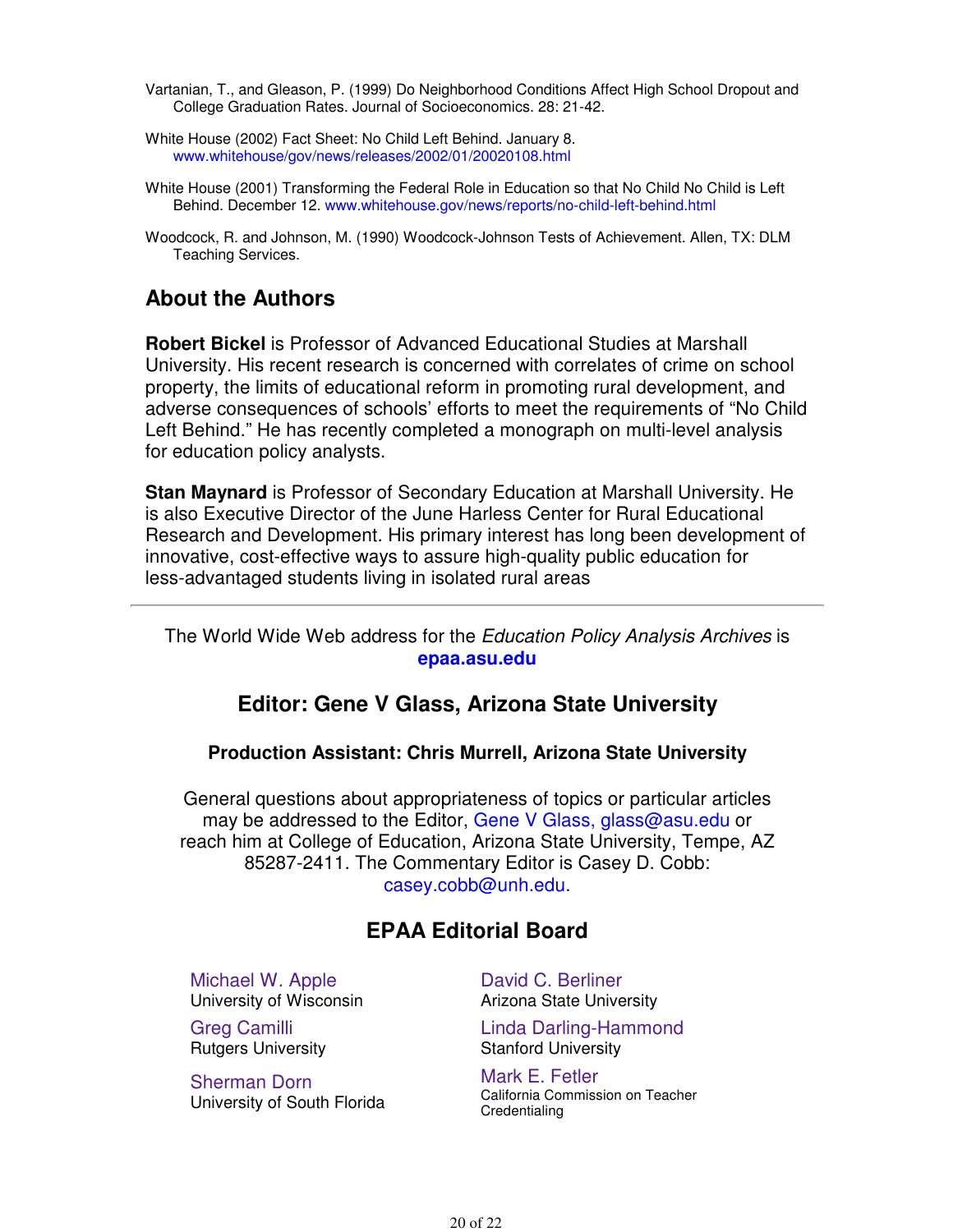Gustavo E. Fischman Arizona State Univeristy

Thomas F. Green Syracuse University

Craig B. Howley Appalachia Educational Laboratory

Patricia Fey Jarvis Seattle, Washington

Benjamin Levin University of Manitoba

Les McLean University of Toronto

Michele Moses Arizona State University

Anthony G. Rud Jr. Purdue University

Michael Scriven University of Auckland

Robert E. Stake University of Illinois—UC

Terrence G. Wiley Arizona State University Richard Garlikov Birmingham, Alabama

Aimee Howley Ohio University

William Hunter University of Ontario Institute of **Technology** 

Daniel Kallós Umeå University

Thomas Mauhs-Pugh Green Mountain College

Heinrich Mintrop University of California, Los Angeles

Gary Orfield Harvard University

Jay Paredes Scribner University of Missouri

Lorrie A. Shepard University of Colorado, Boulder

Kevin Welner University of Colorado, Boulder

John Willinsky University of British Columbia

### **EPAA Spanish and Portuguese Language Editorial Board**

**Associate Editors for Spanish & Portuguese**

**Gustavo E. Fischman Arizona State University fischman@asu.edu**

**Pablo Gentili Laboratório de Políticas Públicas Universidade do Estado do Rio de Janeiro pablo@lpp-uerj.net**

**Founding Associate Editor for Spanish Language (1998-2003) Roberto Rodríguez Gómez Universidad Nacional Autónoma de México**

Adrián Acosta (México) Universidad de Guadalajara adrianacosta@compuserve.com J. Félix Angulo Rasco (Spain) Universidad de Cádiz felix.angulo@uca.es